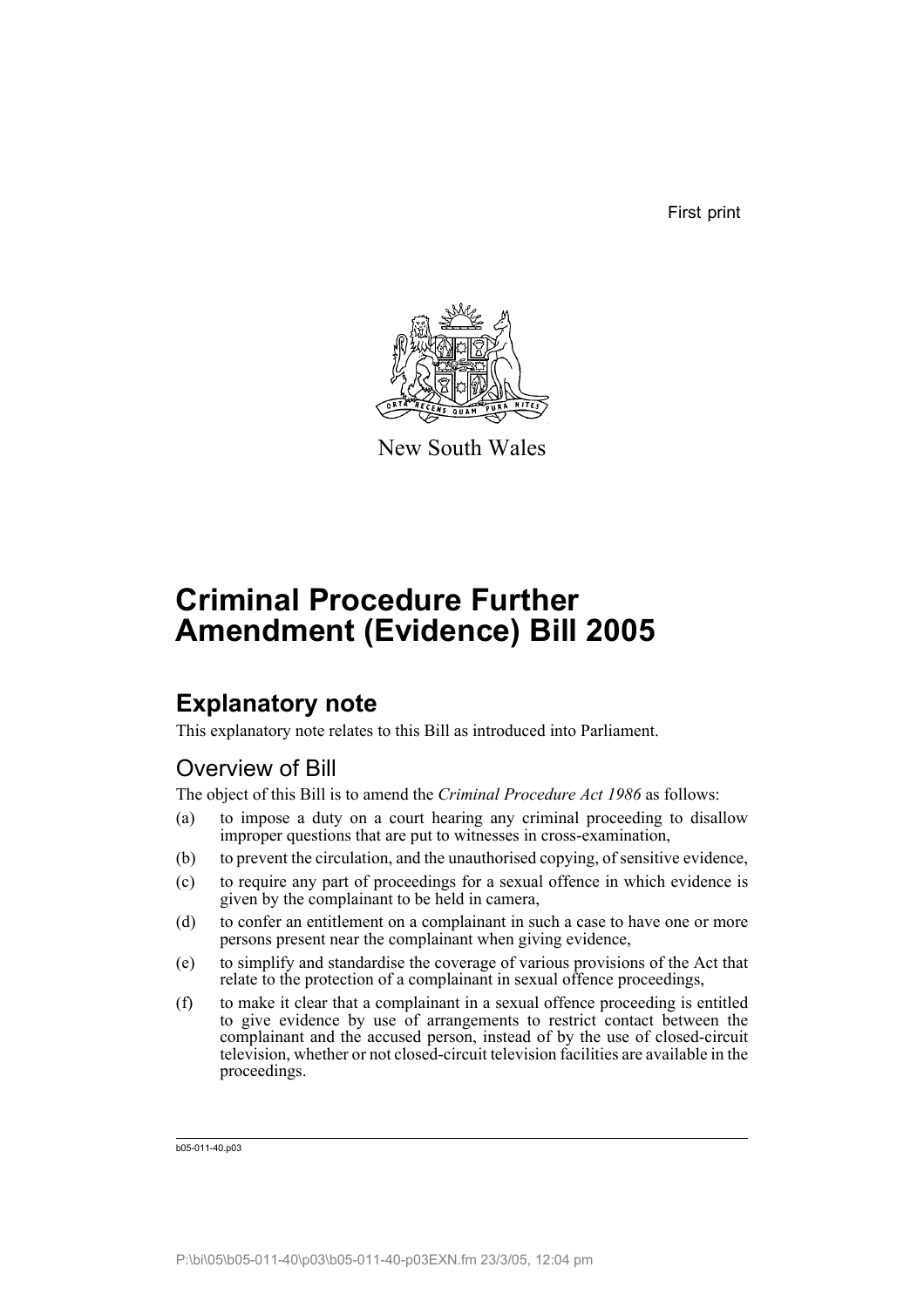Explanatory note

The Bill also amends the *Children (Criminal Proceedings) Act 1987*, the *Crimes Act 1900*, the *Evidence Act 1995* and the *Evidence (Children) Act 1997* consequentially, provides for savings and transitional matters and makes minor amendments by way of statute law revision.

# Outline of provisions

**Clause 1** sets out the name (also called the short title) of the proposed Act.

**Clause 2** provides for the commencement of the proposed Act on a day or days to be appointed by proclamation.

**Clause 3** is a formal provision that gives effect to the amendments to the *Criminal Procedure Act 1986* set out in Schedule 1.

**Clause 4** is a formal provision that gives effect to the amendments to the other Acts specified in Schedule 2.

# **Schedule 1 Amendment of Criminal Procedure Act 1986**

## **Improper questions**

At present, section 41 of the *Evidence Act 1995* gives a court power to disallow a question put to a witness in cross-examination, or to inform the witness that the question need not be answered, if the question is misleading or unduly annoying, harassing, intimidating, offensive, oppressive or repetitive.

The amendments set a new standard for the cross-examination of witnesses in criminal proceedings.

Under the amendments, a court will be required to disallow a question put to a witness in cross-examination, or to inform the witness that it need not be answered, if the question:

- (a) is misleading or confusing, or
- (b) is unduly annoying, harassing, intimidating, offensive, oppressive, humiliating or repetitive, or
- (c) is put to the witness in a manner or tone that is belittling, insulting or otherwise inappropriate, or
- (d) has no basis other than a sexist, racial, cultural or ethnic stereotype.

The factors which may be taken into account by the court in determining whether a question should be disallowed are extended to include the ethnic and cultural background of the witness, the language background and skills of the witness and the level of maturity and understanding of the witness.

The parties to proceedings are entitled to object to a disallowable question. However, the duty imposed on the court by the new provision applies whether or not an

Explanatory note page 2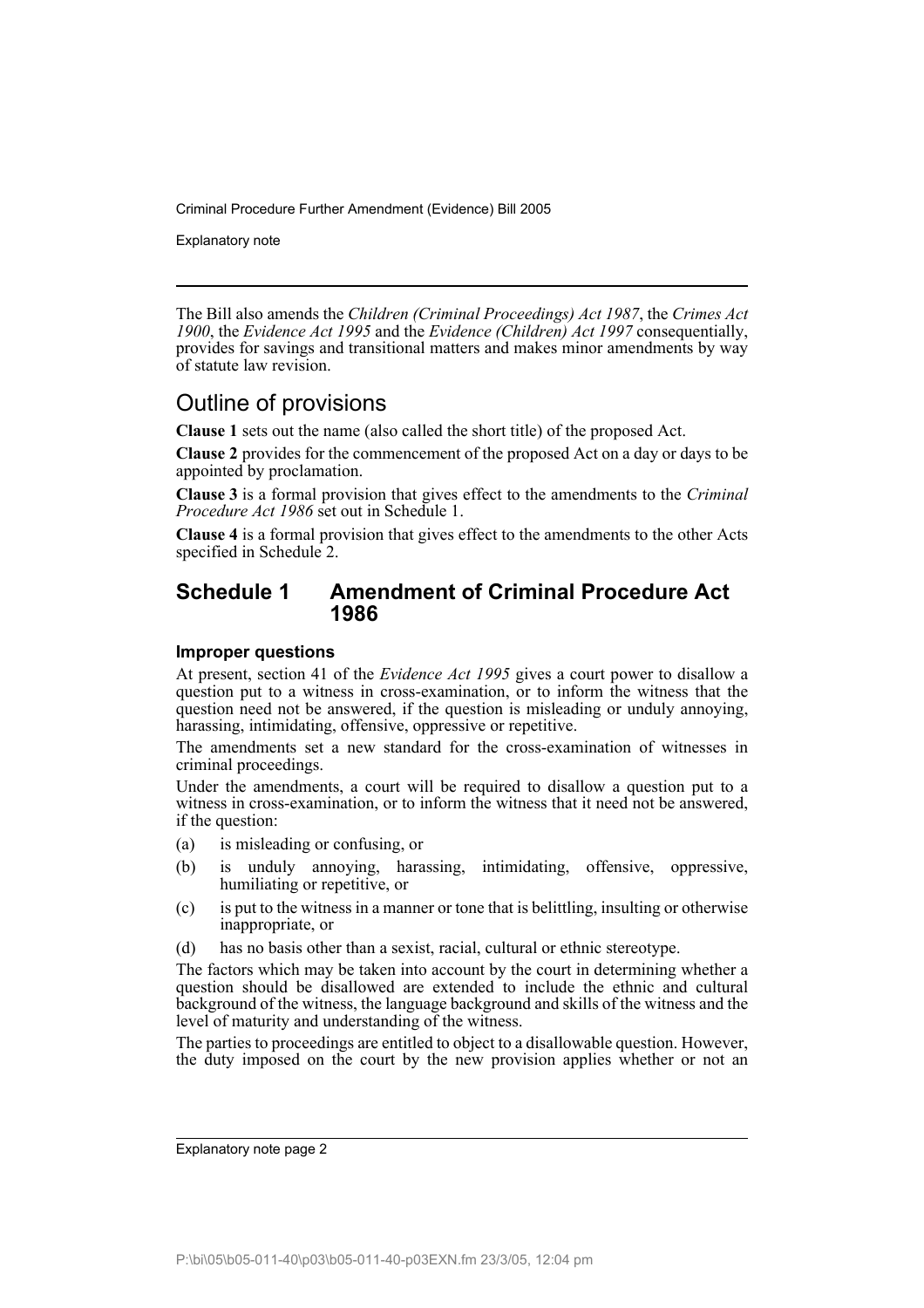Explanatory note

objection is raised to a particular question. A failure to exercise that duty will not affect the admissibility of any evidence given in response to a question.

Section 41 of the *Evidence Act 1995* will no longer apply to the cross-examination of witnesses in criminal proceedings but will continue to apply to civil proceedings.

Savings and transitional provisions make it clear that the new requirements extend to proceedings already instituted or partly heard.

See **Schedule 1 [4] and [26]** (proposed clause 42).

# **Sensitive evidence**

Under the amendments, a thing that contains or displays an image of a person (referred to as the *protected person*) is *sensitive evidence* if:

- (a) the image is obscene or indecent, or
- (b) providing a copy of the image to another person without the protected person's consent would interfere with the protected person's privacy, or
- (c) the image was taken after the death of the protected person.

The following are examples of sensitive evidence:

- (a) a photograph of an alleged sexual assault victim, taken in connection with a criminal investigation or criminal proceedings, that shows the person's genitalia or otherwise shows the person in a state of undress,
- (b) a video, held or seized by a prosecuting authority, showing a person committing a sexual offence,
- (c) a computer hard drive, held or seized by a prosecuting authority, containing images of child pornography,
- (d) a photograph of a deceased person taken in connection with a post mortem examination,
- (e) a photograph of a deceased person taken at a crime scene.

The amendments prevent the unauthorised circulation or copying of sensitive evidence by:

- (a) allowing a prosecuting authority to refuse to provide an accused person with a copy of the sensitive evidence (but providing for an alternative means by which the accused person is to be given access to view, but not copy, the sensitive evidence), and
- (b) allowing the prosecuting authority to retain or regain possession of sensitive evidence, or copies of sensitive evidence, tendered in criminal proceedings, and
- (c) creating offences for the unauthorised or improper copying or circulation of sensitive evidence.

Explanatory note page 3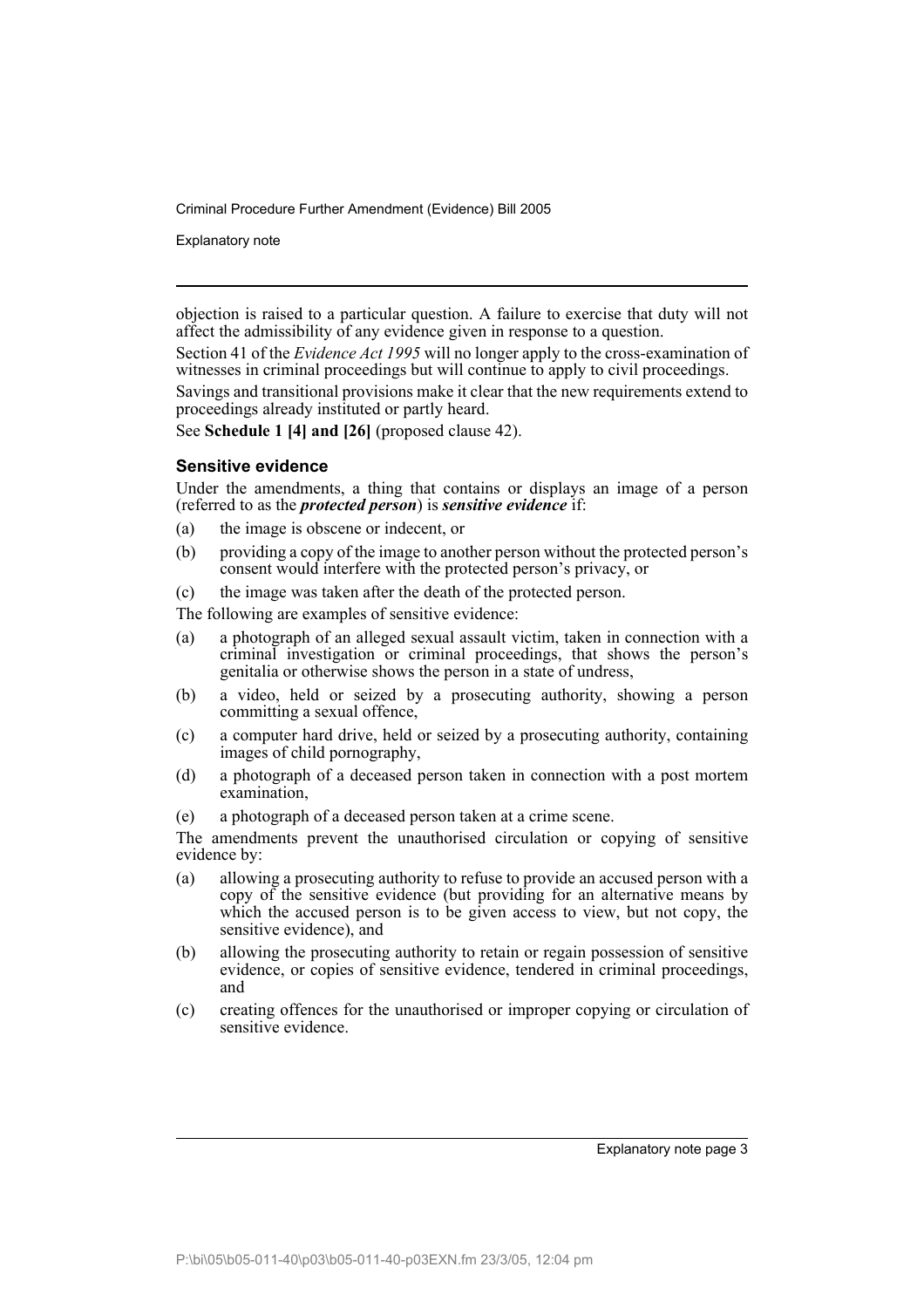Explanatory note

Savings and transitional provisions make it clear that the new requirements extend to criminal investigations already instituted and criminal proceedings already instituted or partly heard.

See **Schedule 1 [5] and [26]** (proposed clause 43).

# **Evidence of complainant in sexual offence proceedings to be given in camera**

At present, section 291 of the *Criminal Procedure Act 1986* gives a court hearing proceedings in respect of a sexual offence power to direct that the proceedings, or any part of the proceedings, be held in camera. The amendments replace the section.

The new provisions require any part of proceedings in respect of a prescribed sexual offence in which evidence is given by a complainant to be held in camera, unless the court otherwise directs. This applies even if the complainant gives evidence by means of closed-circuit television or other technology or under any alternative arrangements available to the complainant. The court may direct the evidence to be given in open court only if a party to the proceedings requests it and the court is satisfied that:

- (a) special reasons in the interests of justice require the part of the proceedings to be held in open court, or
- (b) the complainant consents to giving his or her evidence in open court.

The court will retain a discretion to direct that other parts of the proceedings, or the entire proceedings, be held in camera.

The amendments do not affect the existing requirement that proceedings for certain incest offences must be held entirely in camera (subject to the power of the court to exempt persons).

Savings and transitional provisions make it clear that the new requirements extend to proceedings already instituted or partly heard.

See **Schedule 1 [7] and [26]** (proposed clause 44).

# **Support person or persons for complainant in sexual offence proceedings**

The amendments confer on a complainant who gives evidence in sexual offence proceedings an entitlement to have one or more persons chosen by the complainant present near the complainant, and within the complainant's sight, when the complainant gives evidence in the proceedings.

The entitlement applies:

- (a) even if the complainant gives evidence by means of closed-circuit television or other technology or under any alternative arrangements available to the complainant, and
- (b) even if the proceedings, or the part of the proceedings in which the complainant gives evidence, are held in camera.

Explanatory note page 4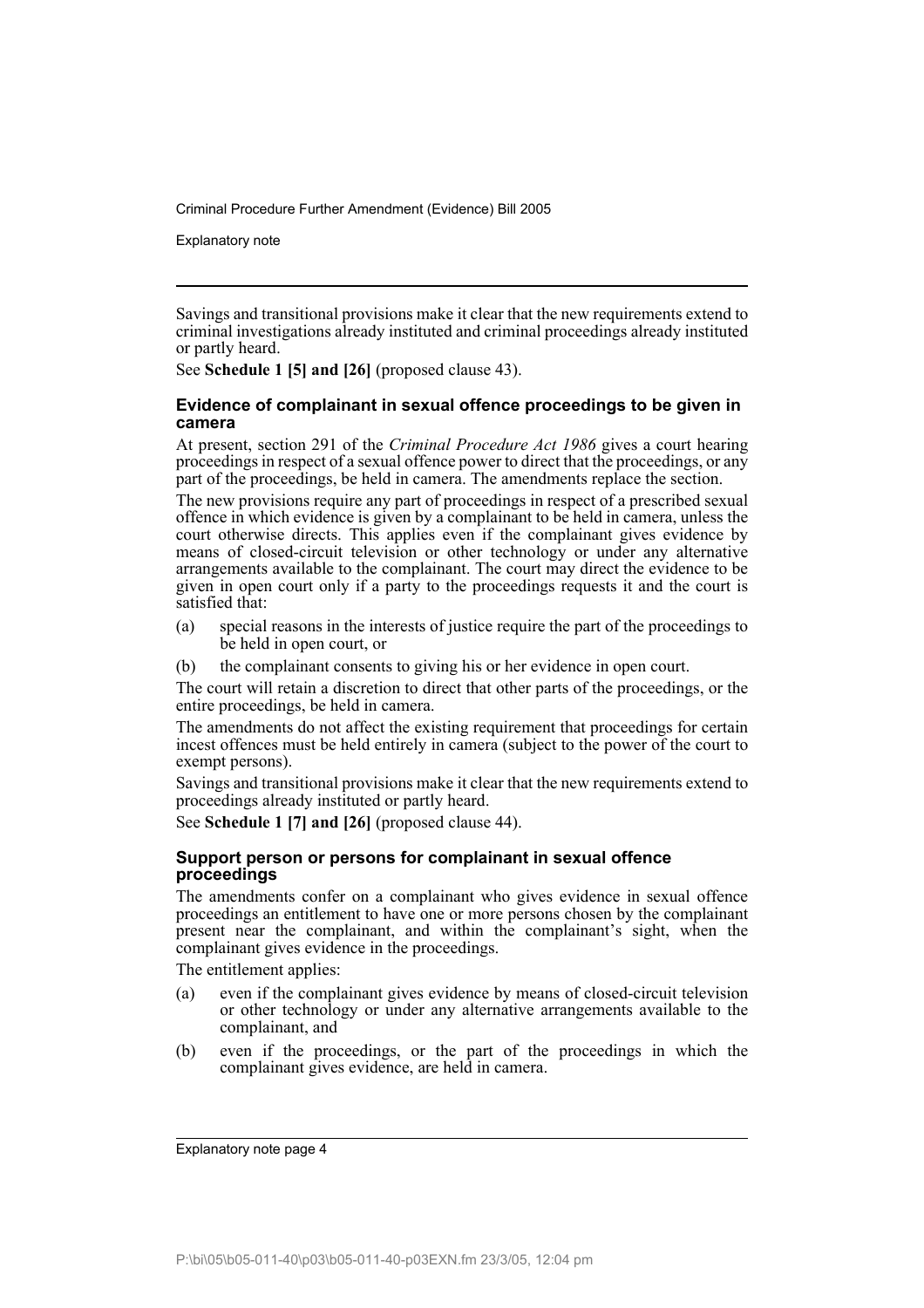Explanatory note

The amendments limit the right of the accused person to object to the suitability of the person or persons chosen by the complainant to be with the complainant when giving evidence.

The entitlement conferred by the new provision extends to a complainant of any age, and to cases heard in the Children's Court. If the complainant is under the age of 16 years at the time of giving evidence, the entitlement applies instead of the entitlement that the complainant would have under the *Evidence (Children) Act 1997*.

Savings and transitional provisions make it clear that the entitlement extends to proceedings already instituted or partly heard.

See **Schedule 1 [18] and [26]** (proposed clause 45).

# **Simplification and standardisation of sexual offence provisions**

At present, various provisions of the *Criminal Procedure Act 1986* provide a complainant in proceedings for a sexual offence with special protections when it comes to giving evidence, being questioned by or on behalf of the accused person, and other matters. However, there is no standard definition of the types of offences to which those provisions apply. Each of the relevant provisions contains its own definition of the types of offences to which the provision applies. As a consequence, the provisions do not apply uniformly to all complainants in all sexual offence proceedings.

The amendments address this issue by providing for a new, comprehensive definition of *prescribed sexual offence*. The definition is intended to cover all offences of a sexual nature (including repealed offences) under the *Crimes Act 1900* and various related offences. The various provisions of the Act that provide special protection to a complainant in proceedings for a sexual offence, including the proposed new provision to allow a record of the original evidence of a complainant to be tendered as evidence in any retrial proceedings and existing provisions relating to compellability of child complainants and sexual assault communications privilege, are amended so that they all apply in respect of all proceedings for a prescribed sexual offence.

The principal amendments relating to this proposal are contained in **Schedule 1 [1], [2], [6], [8], [10], [12], [14], [20], [23] and [24]**. Consequential amendments are contained in **Schedule 1 [9], [11], [13], [16], [17], [21] and [22]**.

Savings and transitional provisions extend the amendments to proceedings already instituted or partly heard, but make it clear that the amendments do not affect the validity of anything already done in such proceedings. See **Schedule 1 [26]** (proposed clause 41).

## **Arrangements for giving evidence of complainant**

At present, the *Criminal Procedure Act 1986* allows a complainant in sexual offence proceedings to give evidence from a place other than the courtroom by means of closed-circuit television facilities or other technology that enables communication between that place and the courtroom. If such technology is unavailable, the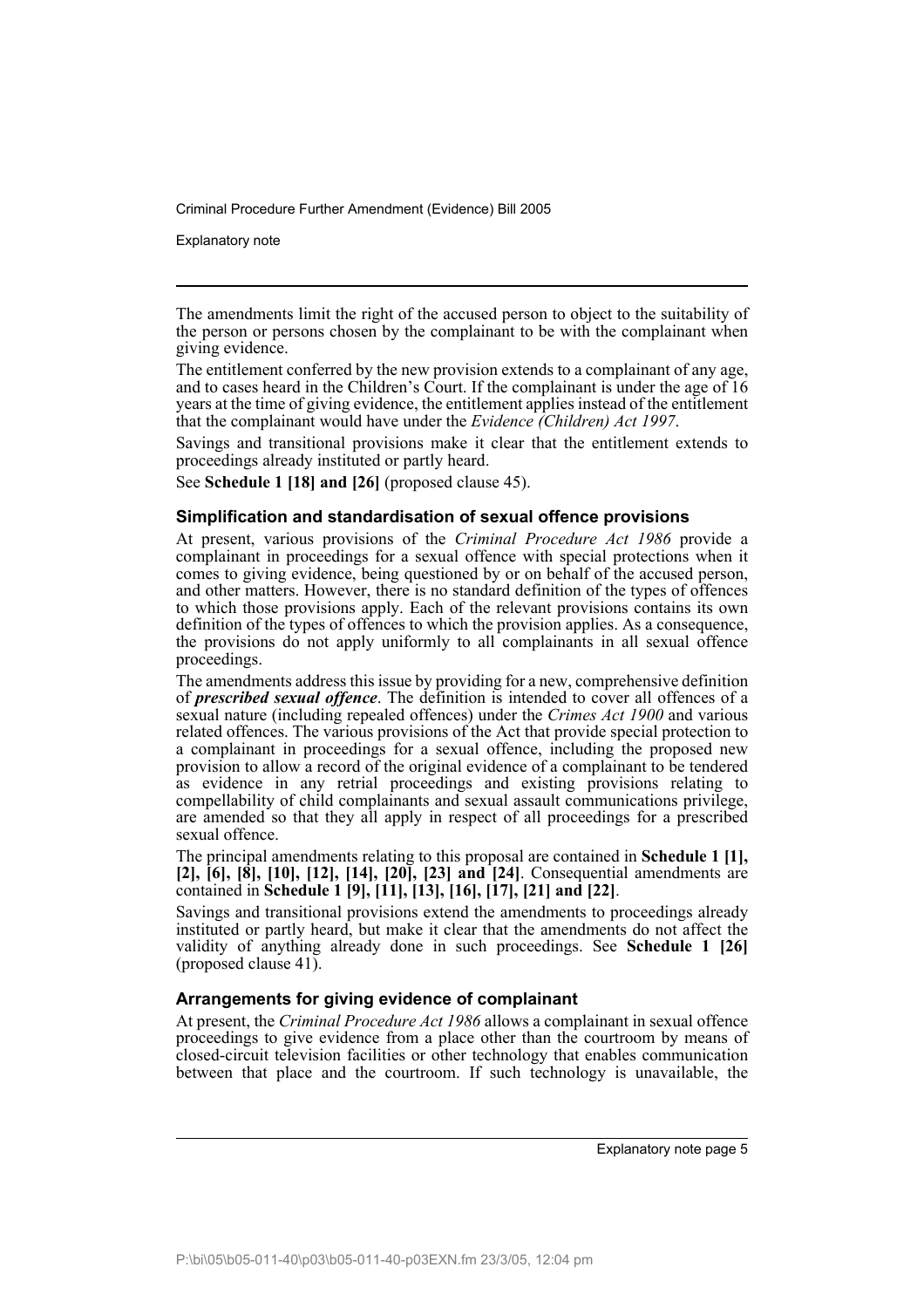Explanatory note

complainant may give evidence by use of alternative arrangements to restrict contact between the complainant and the accused person.

The amendments make it clear that the complainant is entitled to choose to give evidence by use of those alternative arrangements whether or not the technology is available for the giving of evidence by closed-circuit television.

See **Schedule 1 [15] and [26]** (proposed clause 45).

# **Other amendments**

The Bill allows savings and transitional regulations to be made as a consequence of the amendments, and provides for the other savings and transitional matters previously mentioned. See **Schedule 1 [25] and [26]**.

The Bill also makes 2 minor amendments by way of statute law revision. See **Schedule 1 [3] and [19]**.

# **Schedule 2 Amendment of other Acts**

The amendment to the *Children (Criminal Proceedings) Act 1987* in **Schedule 2.1** is consequential on the proposal to require evidence given by a complainant in sexual offence proceedings to be given in camera, and to allow the complainant to have one or more persons present near the complainant when giving evidence. The amendment makes it clear that the new provisions extend to proceedings to which a child is a party (generally heard by the Children's Court), and that the support person or persons chosen by the complainant cannot be directed to leave under provisions in the *Children (Criminal Proceedings) Act 1987* that allow the court to direct persons to leave the court.

The amendment to the *Crimes Act 1900* in **Schedule 2.2** is consequential on the proposal to standardise and simplify the provisions of the *Criminal Procedure Act 1986* relating to sexual offences.

The amendment to the *Evidence Act 1995* in **Schedule 2.3** is consequential on the proposal to require the court in criminal proceedings to disallow improper questions put in cross-examination of a witness.

The amendment to the *Evidence (Children) Act 1997* in **Schedule 2.4** is consequential on the proposal to confer an entitlement on complainants to have one or more persons present near the complainant when giving evidence. If the complainant is a child, the provisions of the *Criminal Procedure Act 1986* apply instead of the provisions relating to support persons that might otherwise apply under the *Evidence (Children) Act 1997*.

Explanatory note page 6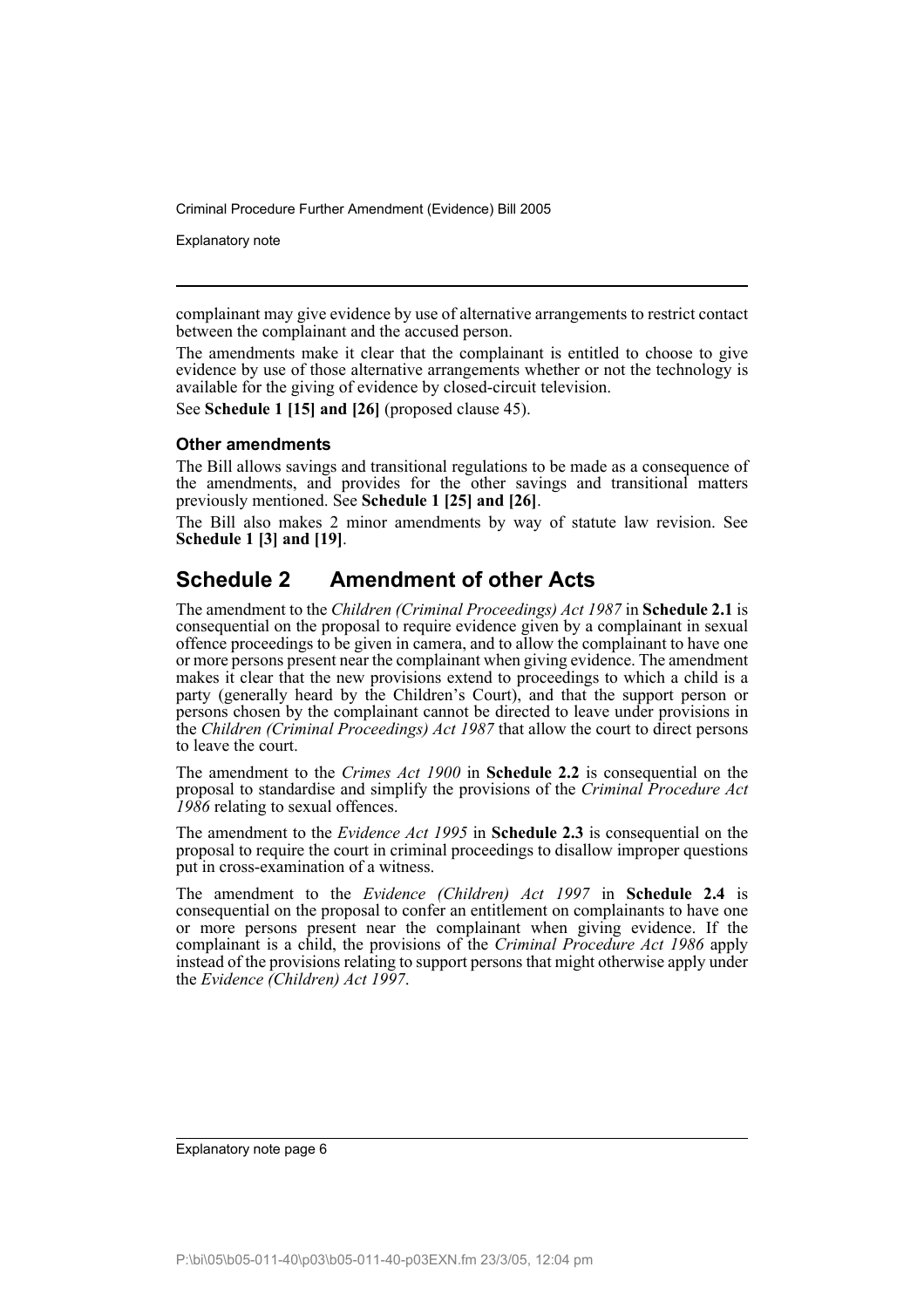First print



New South Wales

# **Criminal Procedure Further Amendment (Evidence) Bill 2005**

# **Contents**

|   |                                                     | ⊃aqe |
|---|-----------------------------------------------------|------|
|   | Name of Act                                         |      |
|   | Commencement                                        | 2    |
|   | Amendment of Criminal Procedure Act 1986 No 209     | 2    |
| 4 | Amendment of other Acts                             | 2    |
|   | Schedule 1 Amendment of Criminal Procedure Act 1986 | 3    |
|   | Schedule 2 Amendment of other Acts                  | 19   |

b05-011-40.p03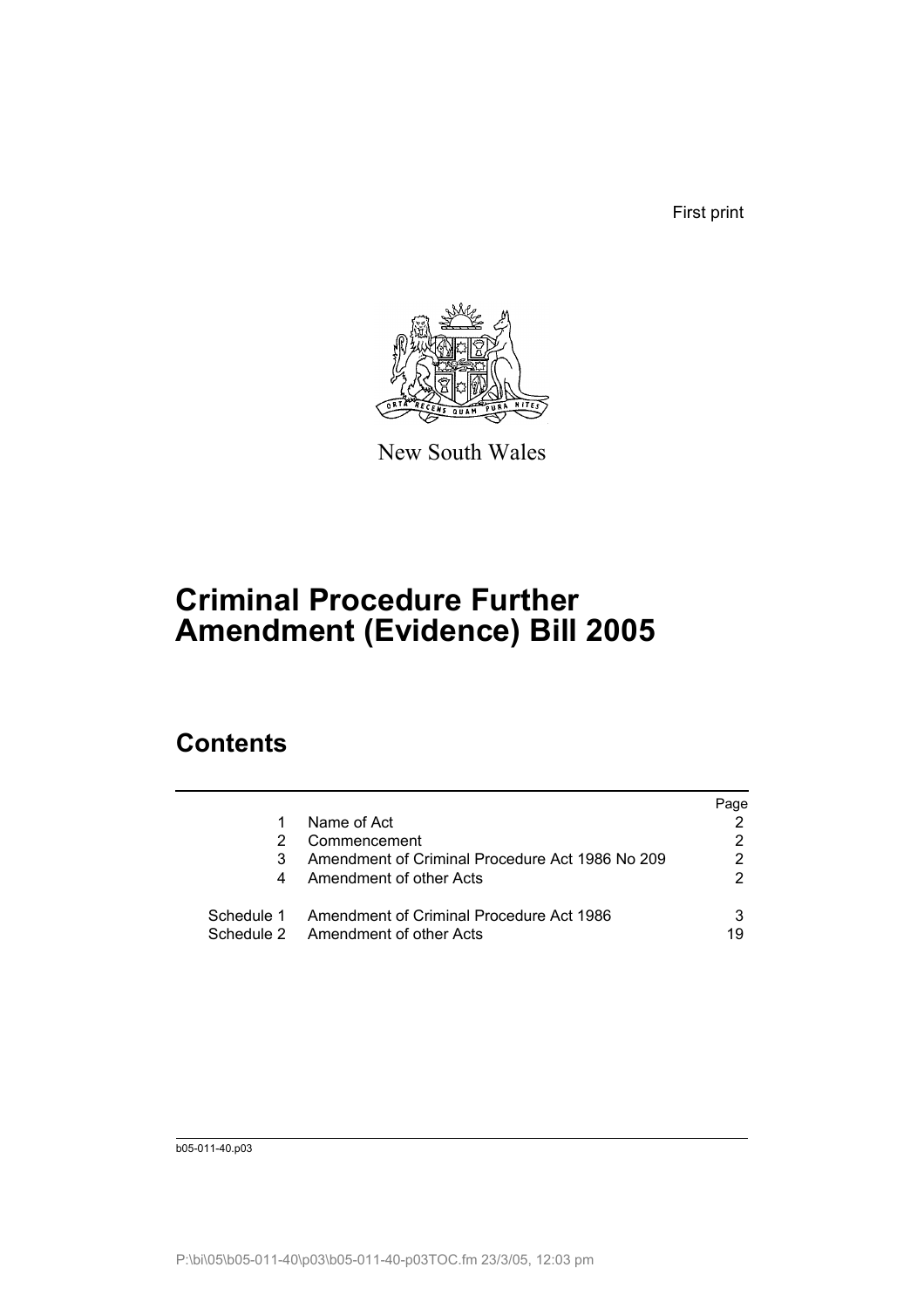**Contents** 

Page

Contents page 2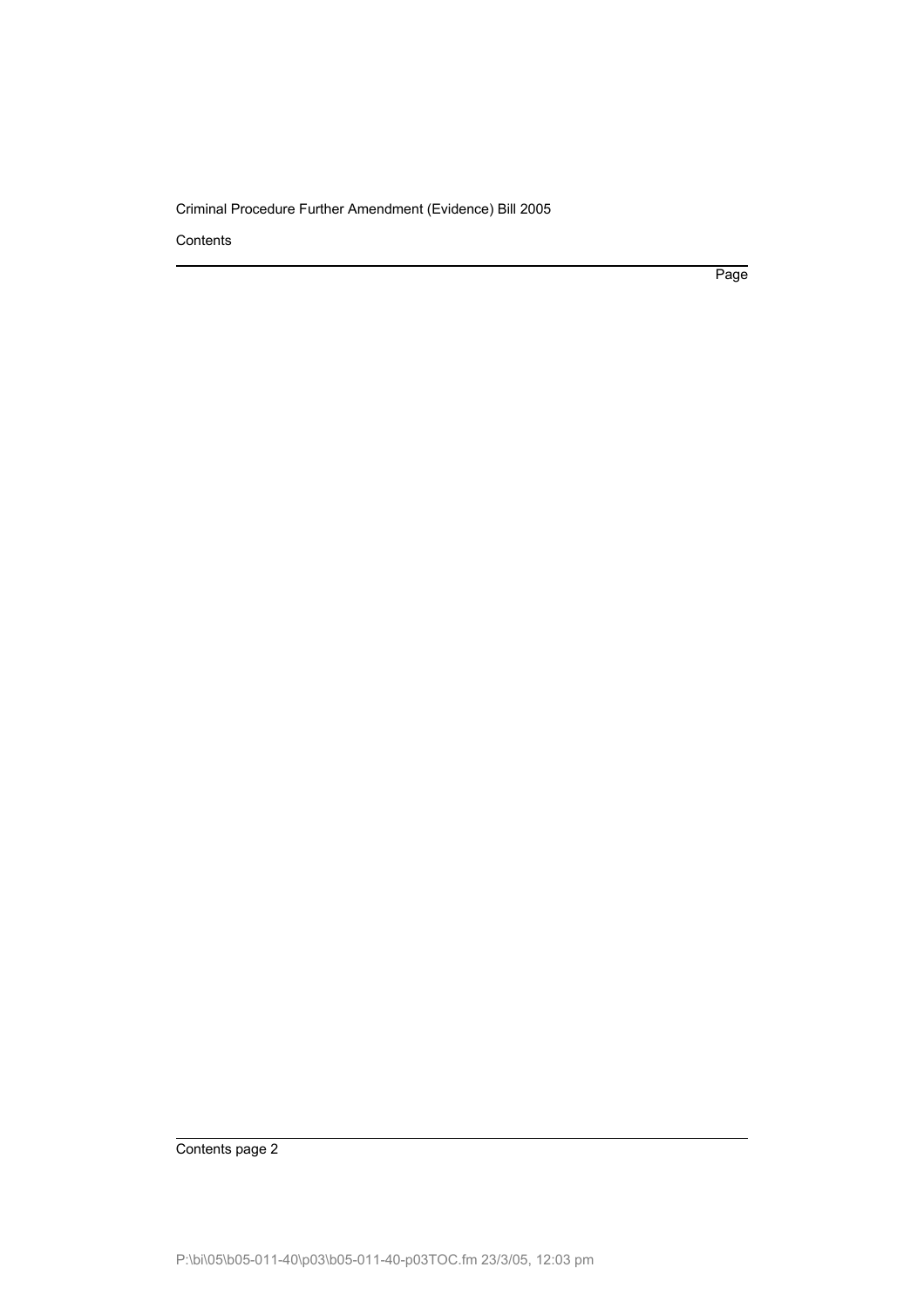

New South Wales

# **Criminal Procedure Further Amendment (Evidence) Bill 2005**

No , 2005

# **A Bill for**

An Act to amend the *Criminal Procedure Act 1986* with respect to evidence in criminal proceedings, including evidence given by complainants in sexual offence proceedings; and for other purposes.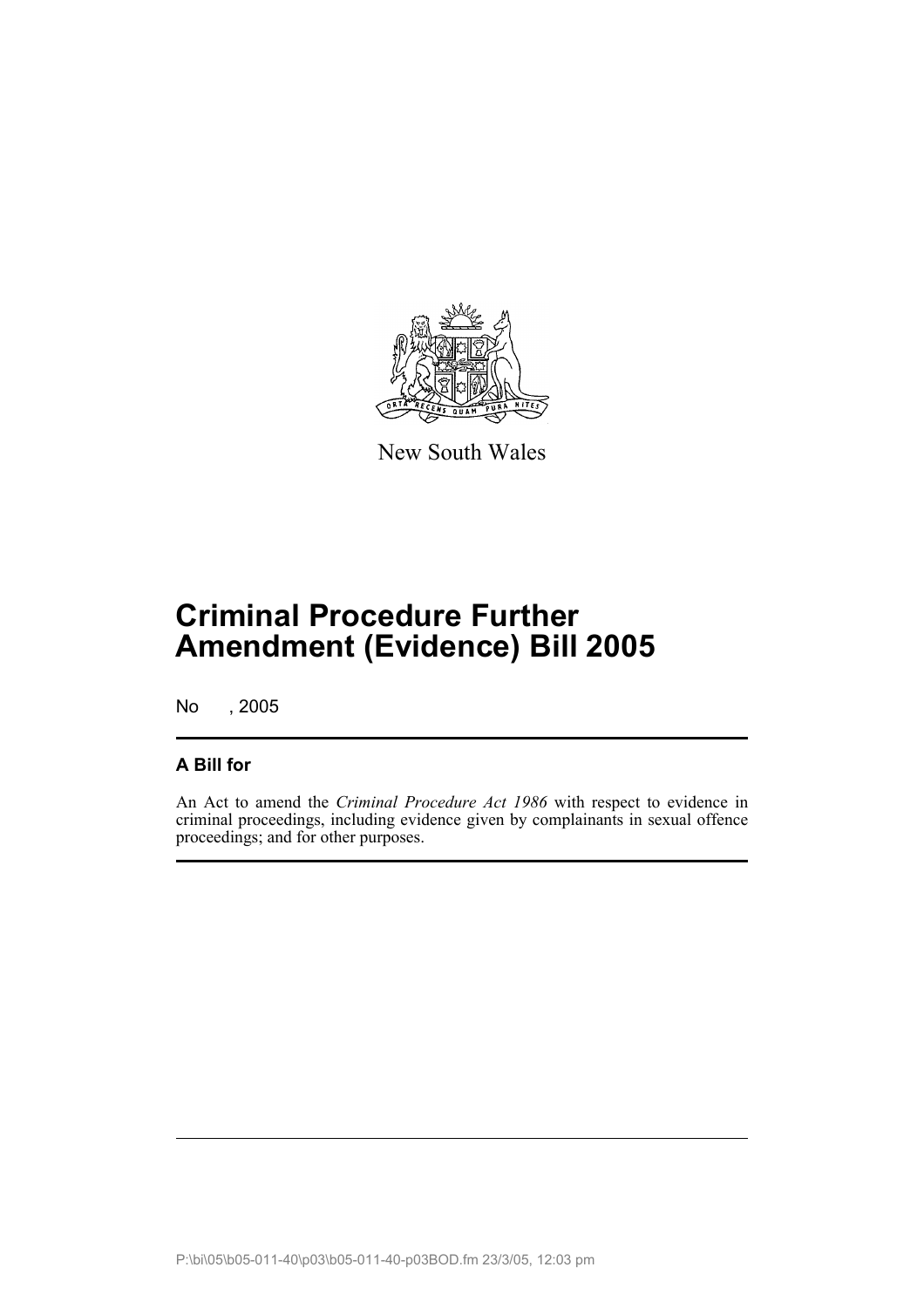|              | The Legislature of New South Wales enacts:                                   |                |
|--------------|------------------------------------------------------------------------------|----------------|
| 1            | Name of Act                                                                  | $\overline{2}$ |
|              | This Act is the Criminal Procedure Further Amendment (Evidence)<br>Act 2005. | 3<br>4         |
| $\mathbf{2}$ | <b>Commencement</b>                                                          | 5              |
|              | This Act commences on a day or days to be appointed by proclamation.         | 6              |
| 3            | Amendment of Criminal Procedure Act 1986 No 209                              | 7              |
|              | The <i>Criminal Procedure Act 1986</i> is amended as set out in Schedule 1.  | 8              |
| 4            | <b>Amendment of other Acts</b>                                               | 9              |
|              | The Acts specified in Schedule 2 are amended as set out in that<br>Schedule. | 10<br>11       |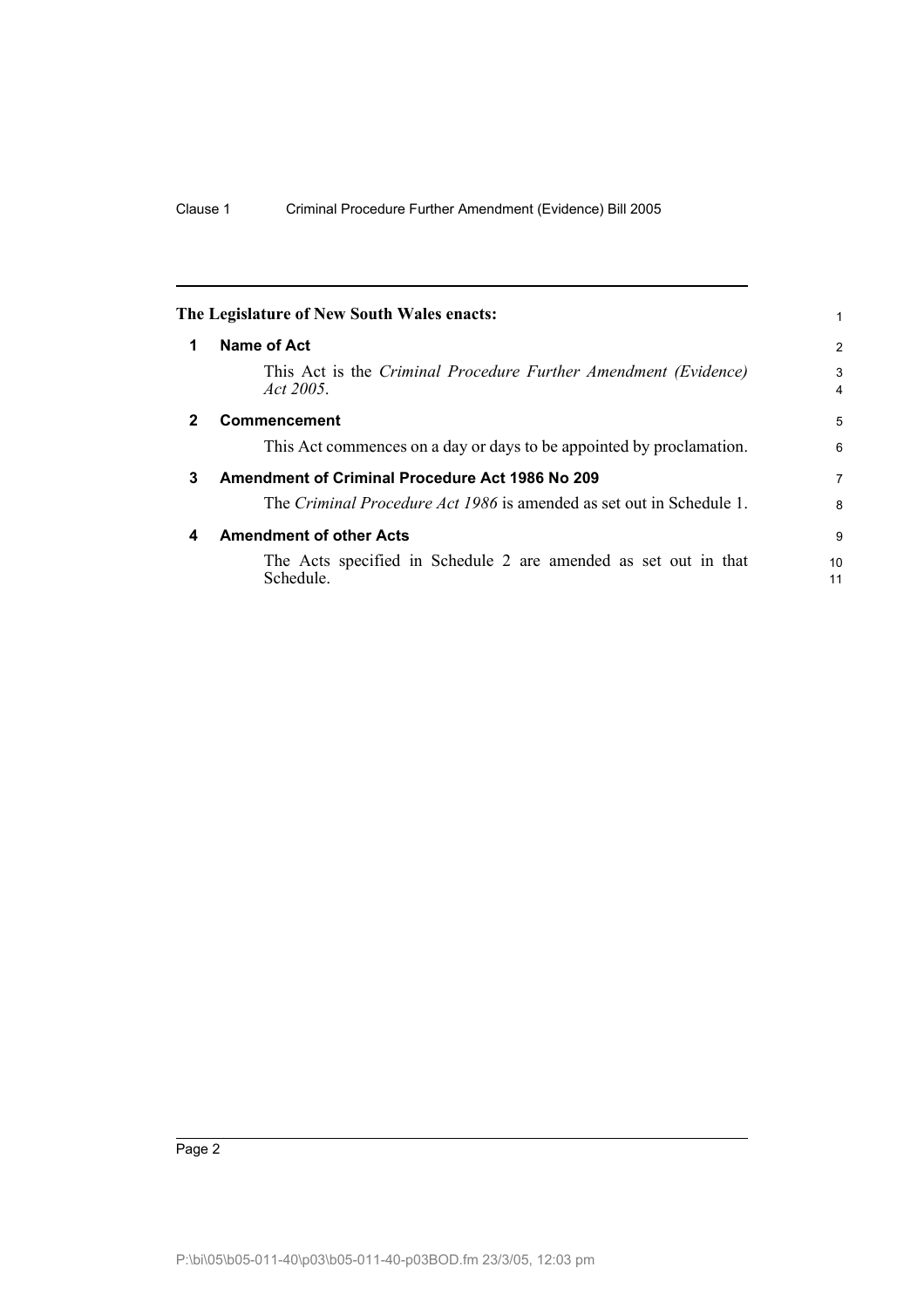Amendment of Criminal Procedure Act 1986 Schedule 1

|     | <b>Schedule 1</b>            |     | <b>Amendment of Criminal Procedure Act</b><br>1986                                                                                                                                                                                                                                                                                                                         | 1<br>$\overline{2}$                  |
|-----|------------------------------|-----|----------------------------------------------------------------------------------------------------------------------------------------------------------------------------------------------------------------------------------------------------------------------------------------------------------------------------------------------------------------------------|--------------------------------------|
|     |                              |     | (Section 3)                                                                                                                                                                                                                                                                                                                                                                | 3                                    |
| [1] | <b>Section 3 Definitions</b> |     |                                                                                                                                                                                                                                                                                                                                                                            | 4                                    |
|     |                              |     | Omit the definition of <i>prescribed sexual offence</i> from section 3 (1).                                                                                                                                                                                                                                                                                                | 5                                    |
|     | Insert instead:              |     |                                                                                                                                                                                                                                                                                                                                                                            | 6                                    |
|     |                              |     | <i>prescribed sexual offence means:</i>                                                                                                                                                                                                                                                                                                                                    | 7                                    |
|     |                              | (a) | an offence under section 61B, 61C, 61D, 61E, 61I, 61J,<br>61JA, 61K, 61L, 61M, 61N, 61O, 63, 65, 65A, 66, 66A,<br>66B, 66C, 66D, 66EA, 66F, 67, 68, 71, 72, 72A, 73, 74, 76,<br>76A, 78A, 78B, 78H, 78I, 78K, 78L, 78M, 78N, 78O, 78Q,<br>79, 80, 80A, 80D, 80E, 81, 81A, 81B, 86, 87, 89, 90, 90A,<br>91, 91A, 91B, 91D, 91E, 91F or 91G of the Crimes Act<br>$1900$ , or | 8<br>9<br>10<br>11<br>12<br>13<br>14 |
|     |                              | (b) | an offence that, at the time it was committed, was a<br>prescribed sexual offence for the purposes of this Act or<br>the Crimes Act 1900, or                                                                                                                                                                                                                               | 15<br>16<br>17                       |
|     |                              | (c) | an offence that includes the commission of, or an intention<br>to commit, an offence referred to in paragraph (a) or (b), or                                                                                                                                                                                                                                               | 18<br>19                             |
|     |                              | (d) | an offence of attempting, or of conspiracy or incitement, to<br>commit an offence referred to in paragraph (a), (b) or (c).                                                                                                                                                                                                                                                | 20<br>21                             |
| [2] |                              |     | Section 91 Witness may be directed to attend                                                                                                                                                                                                                                                                                                                               | 22                                   |
|     | section 91 $(9)$ .           |     | Omit the definitions of <i>child sexual assault offence</i> and <i>complainant</i> from                                                                                                                                                                                                                                                                                    | 23<br>24                             |
|     | Insert instead:              |     |                                                                                                                                                                                                                                                                                                                                                                            | 25                                   |
|     |                              |     | child sexual assault offence means:                                                                                                                                                                                                                                                                                                                                        | 26                                   |
|     |                              | (a) | a prescribed sexual offence, or                                                                                                                                                                                                                                                                                                                                            | 27                                   |
|     |                              | (b) | an offence that, at the time it was committed, was a child<br>sexual assault offence for the purposes of subsection (8), or                                                                                                                                                                                                                                                | 28<br>29                             |
|     |                              | (c) | an offence of attempting, or of conspiracy or incitement, to<br>commit an offence referred to in paragraph (a) or (b).                                                                                                                                                                                                                                                     | 30<br>31                             |
|     |                              |     | <i>complainant</i> , in relation to any proceedings, means the person, or<br>any of the persons, against whom a prescribed sexual offence<br>with which the accused person stands charged in those                                                                                                                                                                         | 32<br>33<br>34                       |

proceedings is alleged to have been committed, and includes:

Page 3

35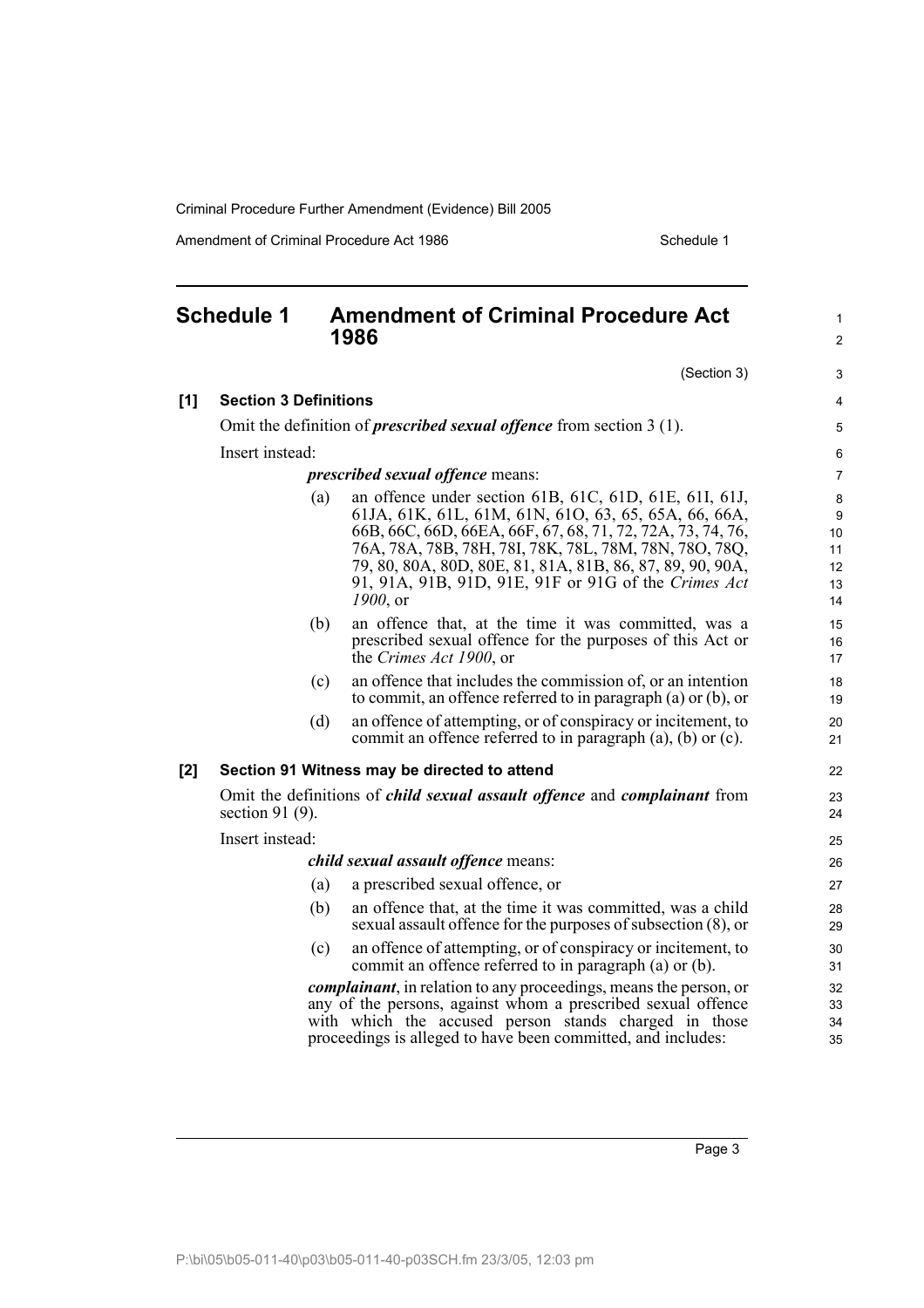|       |      |                     | (a) | in relation to an offence under section 80E of the Crimes<br>Act 1900, the person who is alleged to have been the<br>subject of sexual servitude, and                                                                                                                  | $\mathbf{1}$<br>$\overline{2}$<br>3     |
|-------|------|---------------------|-----|------------------------------------------------------------------------------------------------------------------------------------------------------------------------------------------------------------------------------------------------------------------------|-----------------------------------------|
|       |      |                     | (b) | in relation to an offence under section 91D, 91E or 91F of<br>the <i>Crimes Act 1900</i> , the person under the age of 18 years<br>who is alleged to have participated in an act of child<br>prostitution, and                                                         | 4<br>$\mathbf 5$<br>6<br>$\overline{7}$ |
|       |      |                     | (c) | in relation to an offence under section 91G of the Crimes<br><i>Act 1900</i> , the person under the age of 18 years who is<br>alleged to have been used for pornographic purposes.                                                                                     | 8<br>9<br>10                            |
| $[3]$ |      |                     |     | <b>Section 274 Application</b>                                                                                                                                                                                                                                         | 11                                      |
|       |      |                     |     | Omit "Part". Insert instead "Chapter".                                                                                                                                                                                                                                 | 12                                      |
| [4]   |      | <b>Section 275A</b> |     |                                                                                                                                                                                                                                                                        | 13                                      |
|       |      |                     |     | Insert before section 276:                                                                                                                                                                                                                                             | 14                                      |
|       | 275A |                     |     | <b>Improper questions</b>                                                                                                                                                                                                                                              | 15                                      |
|       |      | (1)                 |     | In any criminal proceedings, the court must disallow a question<br>put to a witness in cross-examination, or inform the witness that<br>it need not be answered, if the court is of the opinion that the<br>question (referred to as a <i>disallowable question</i> ): | 16<br>17<br>18<br>19                    |
|       |      |                     | (a) | is misleading or confusing, or                                                                                                                                                                                                                                         | 20                                      |
|       |      |                     | (b) | is unduly annoying, harassing, intimidating, offensive,<br>oppressive, humiliating or repetitive, or                                                                                                                                                                   | 21<br>22                                |
|       |      |                     | (c) | is put to the witness in a manner or tone that is belittling,<br>insulting or otherwise inappropriate, or                                                                                                                                                              | 23<br>24                                |
|       |      |                     | (d) | has no basis other than a sexist, racial, cultural or ethnic<br>stereotype.                                                                                                                                                                                            | 25<br>26                                |
|       |      | (2)                 |     | Without limiting the matters that the court may take into account<br>for the purposes of subsection $(1)$ , it is to take into account:                                                                                                                                | 27<br>28                                |
|       |      |                     | (a) | any relevant condition or characteristic of the witness,<br>including age, education, ethnic and cultural background,<br>language background and skills, level of maturity and<br>understanding and personality, and                                                   | 29<br>30<br>31<br>32                    |
|       |      |                     | (b) | any mental, intellectual or physical disability to which the<br>witness is or appears to be subject.                                                                                                                                                                   | 33<br>34                                |
|       |      |                     |     |                                                                                                                                                                                                                                                                        |                                         |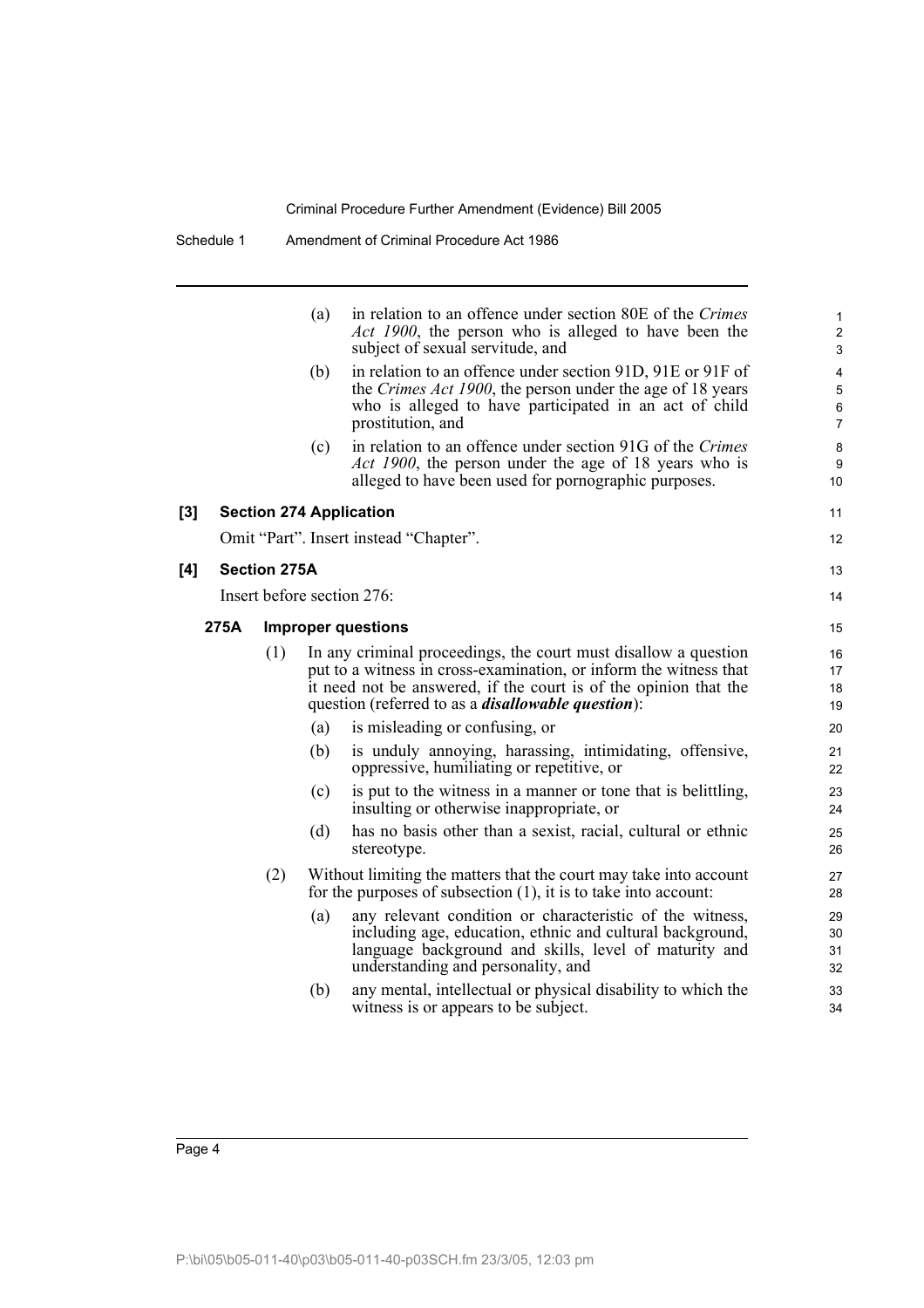Amendment of Criminal Procedure Act 1986 Schedule 1

| (3) | A question is not a disallowable question merely because:                                                                                                                                                                                       | 1                                     |
|-----|-------------------------------------------------------------------------------------------------------------------------------------------------------------------------------------------------------------------------------------------------|---------------------------------------|
|     | the question challenges the truthfulness of the witness or<br>(a)<br>the consistency or accuracy of any statements made by the<br>witness, or                                                                                                   | $\overline{c}$<br>3<br>$\overline{4}$ |
|     | the question requires the witness to discuss a subject that<br>(b)<br>could be considered to be distasteful or private.                                                                                                                         | 5<br>6                                |
| (4) | A party to criminal proceedings may object to a question put to a<br>witness on the ground that it is a disallowable question.                                                                                                                  | $\overline{7}$<br>8                   |
| (5) | However, the duty imposed on the court by this section applies<br>whether or not an objection is raised to a particular question.                                                                                                               | 9<br>10                               |
| (6) | A failure by the court to disallow a question under this section, or<br>to inform the witness that it need not be answered, does not affect<br>the admissibility in evidence of any answer given by the witness<br>in response to the question. | 11<br>12<br>13<br>14                  |
| (7) | Section 41 of the <i>Evidence Act 1995</i> does not apply to criminal<br>proceedings to which this section applies.                                                                                                                             | 15<br>16                              |
| (8) | A person must not, without the express permission of a court,<br>print or publish any question that the court has disallowed under<br>this section.                                                                                             | 17<br>18<br>19                        |
|     | Maximum penalty: 60 penalty units.                                                                                                                                                                                                              | 20                                    |
| (9) | In this section:                                                                                                                                                                                                                                | 21                                    |
|     | <i>criminal proceedings</i> means proceedings against a person for an<br>offence (whether summary or indictable), and includes the<br>following:                                                                                                | 22<br>23<br>24                        |
|     | (a)<br>committal proceedings,                                                                                                                                                                                                                   | 25                                    |
|     | proceedings relating to bail,<br>(b)                                                                                                                                                                                                            | 26                                    |
|     | proceedings relating to sentencing,<br>(c)                                                                                                                                                                                                      | 27                                    |
|     | (d)<br>proceedings on an appeal against conviction or sentence.                                                                                                                                                                                 | 28                                    |
|     |                                                                                                                                                                                                                                                 |                                       |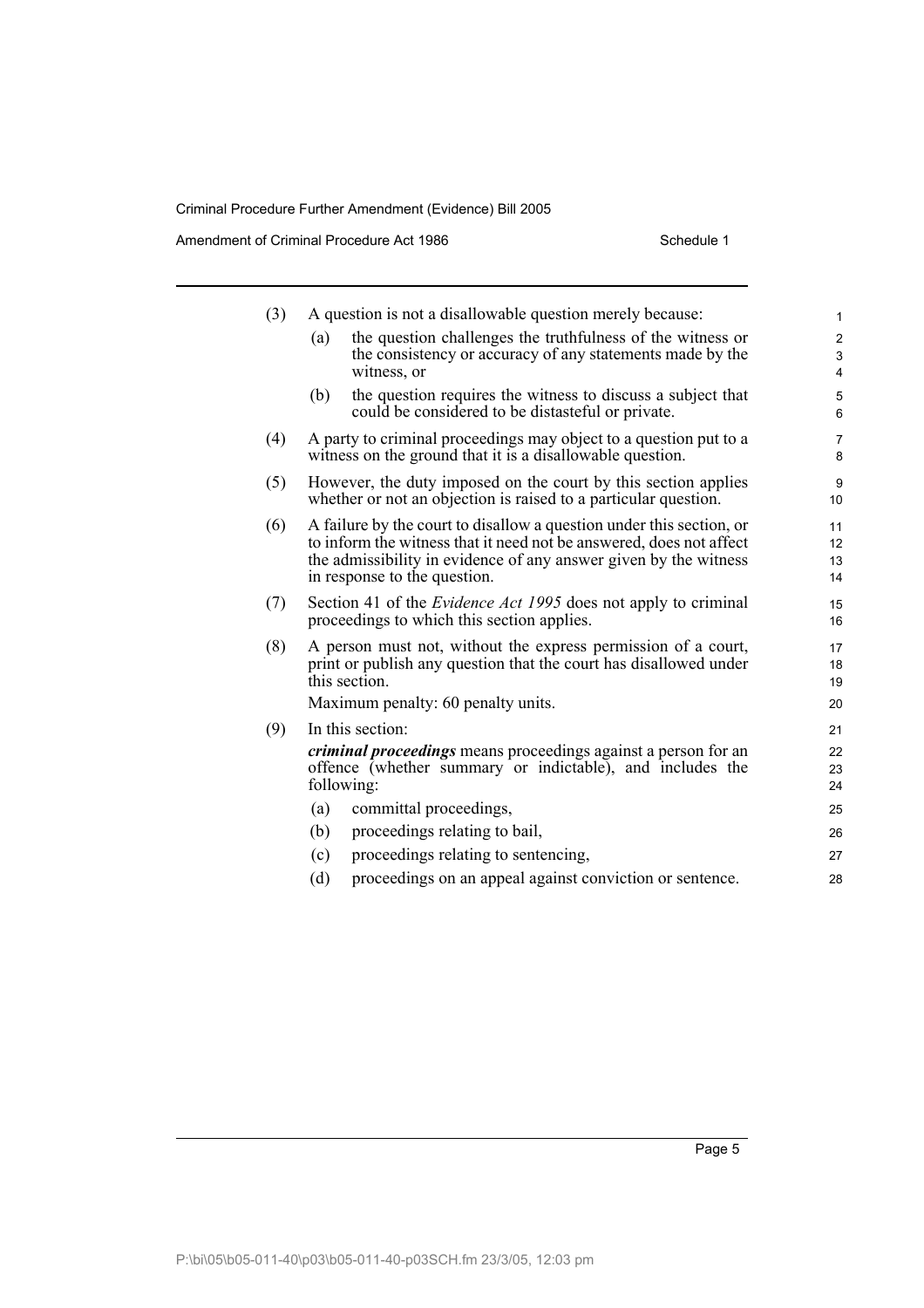Schedule 1 Amendment of Criminal Procedure Act 1986

| [5]        | <b>Chapter 6, Part 2A</b>                                                                  |     |                                                                                                                                                                                                                                                                                                     |                            |  |  |
|------------|--------------------------------------------------------------------------------------------|-----|-----------------------------------------------------------------------------------------------------------------------------------------------------------------------------------------------------------------------------------------------------------------------------------------------------|----------------------------|--|--|
|            | Insert after Part 2 of Chapter 6:                                                          |     |                                                                                                                                                                                                                                                                                                     |                            |  |  |
|            |                                                                                            |     | <b>Part 2A Sensitive evidence</b>                                                                                                                                                                                                                                                                   | 3                          |  |  |
|            | 281A                                                                                       |     | <b>Definitions</b>                                                                                                                                                                                                                                                                                  |                            |  |  |
|            |                                                                                            | (1) | In this Part:                                                                                                                                                                                                                                                                                       | 5                          |  |  |
|            |                                                                                            |     | <i>accused person</i> means a person who stands, or any of the persons                                                                                                                                                                                                                              | 6                          |  |  |
|            |                                                                                            |     | who stand, charged with an offence (whether summary or<br>indictable), and includes the following:                                                                                                                                                                                                  | $\overline{7}$<br>8        |  |  |
|            |                                                                                            |     | in relation to proceedings for a summary offence, a<br>(a)<br>defendant,                                                                                                                                                                                                                            | 9<br>10                    |  |  |
|            |                                                                                            |     | (b)<br>in relation to sentencing proceedings, a person who has<br>been committed for sentence to the District Court or<br>Supreme Court,                                                                                                                                                            | 11<br>12<br>13             |  |  |
|            |                                                                                            |     | in relation to proceedings on an appeal against a conviction<br>(c)<br>or sentence, the person convicted or sentenced.                                                                                                                                                                              | 14<br>15                   |  |  |
|            | <i>criminal investigation</i> means the investigation of an offence or<br>alleged offence. |     |                                                                                                                                                                                                                                                                                                     |                            |  |  |
| following: |                                                                                            |     | <i>criminal proceedings</i> means proceedings against a person for an<br>offence (whether summary or indictable), and includes the                                                                                                                                                                  | 18<br>19<br>20             |  |  |
|            |                                                                                            |     | (a)<br>committal proceedings,                                                                                                                                                                                                                                                                       | 21                         |  |  |
|            |                                                                                            |     | proceedings relating to bail,<br>(b)                                                                                                                                                                                                                                                                | 22                         |  |  |
|            |                                                                                            |     | proceedings relating to sentencing,<br>(c)                                                                                                                                                                                                                                                          | 23                         |  |  |
|            |                                                                                            |     | (d)<br>proceedings on an appeal against conviction or sentence.                                                                                                                                                                                                                                     | 24                         |  |  |
|            |                                                                                            |     | <i>prosecuting authority means:</i>                                                                                                                                                                                                                                                                 | 25                         |  |  |
|            |                                                                                            |     | in relation to criminal proceedings, the Director of Public<br>(a)<br>Prosecutions, a delegate of the Director of Public<br>Prosecutions, a police officer, or any other person acting in<br>a public official capacity, who is responsible for the<br>institution or conduct of a prosecution, and | 26<br>27<br>28<br>29<br>30 |  |  |
|            |                                                                                            |     | in relation to a criminal investigation, a police officer or<br>(b)<br>any other person acting in a public official capacity who is<br>responsible for the conduct of a criminal investigation.                                                                                                     | 31<br>32<br>33             |  |  |
|            |                                                                                            |     | sensitive evidence has the meaning given by section 281B.                                                                                                                                                                                                                                           | 34                         |  |  |
|            |                                                                                            | (2) | In this Part, a reference to an <i>accused person</i> or a <i>prosecuting</i><br><i>authority</i> includes a reference to a legal practitioner representing<br>the accused person or the prosecuting authority.                                                                                     | 35<br>36<br>37             |  |  |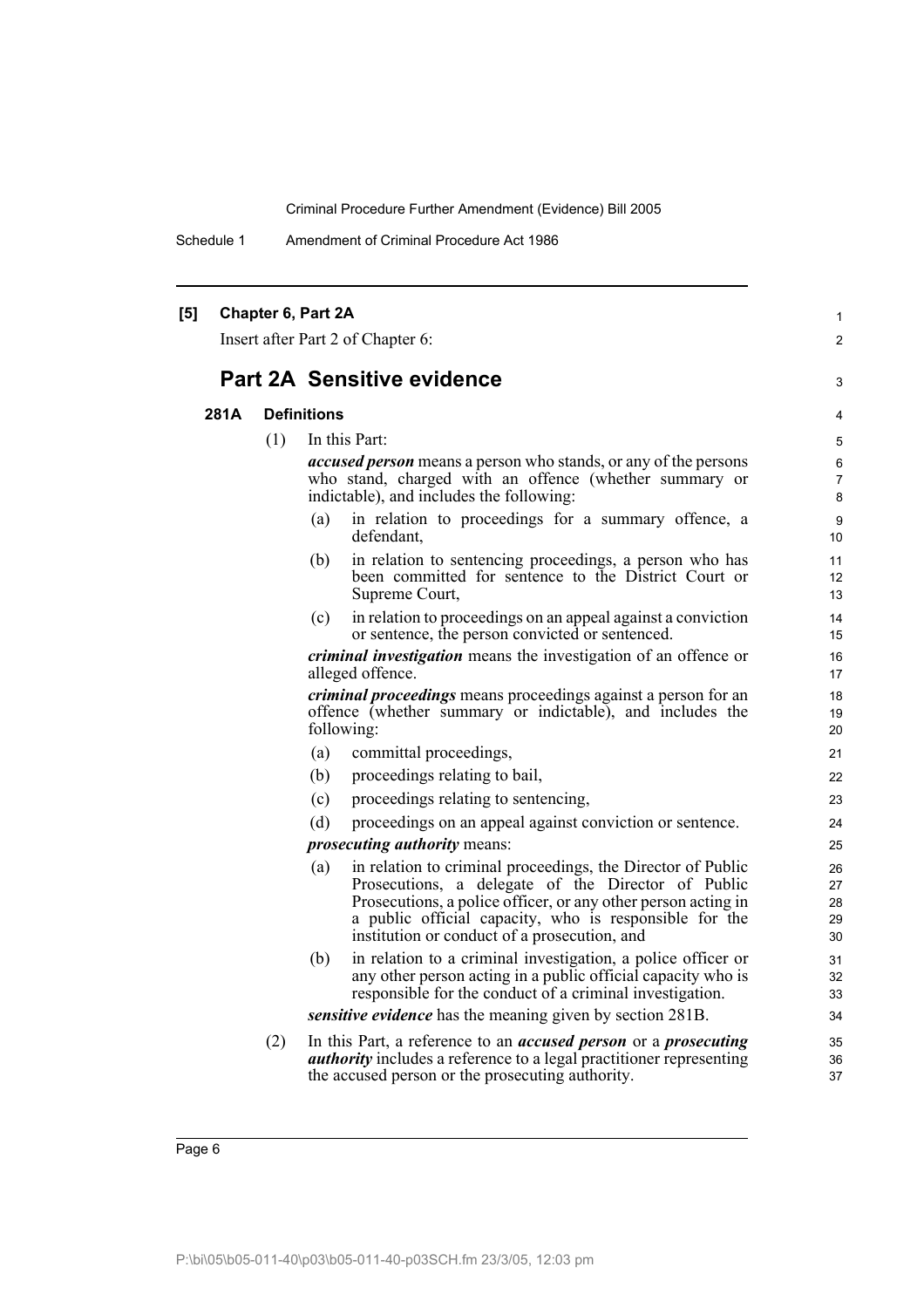Amendment of Criminal Procedure Act 1986 Schedule 1

| 281B | Sensitive evidence-meaning |                                                                                                                                                                                                                                                                                                                                |                                                  |  |  |  |
|------|----------------------------|--------------------------------------------------------------------------------------------------------------------------------------------------------------------------------------------------------------------------------------------------------------------------------------------------------------------------------|--------------------------------------------------|--|--|--|
|      | (1)                        | For the purposes of this Part, anything that contains or displays<br>an image of a person (the <i>protected person</i> ) is <i>sensitive evidence</i><br>if:                                                                                                                                                                   | $\overline{c}$<br>$\ensuremath{\mathsf{3}}$<br>4 |  |  |  |
|      |                            | (a)<br>the image is obscene or indecent, or                                                                                                                                                                                                                                                                                    | 5                                                |  |  |  |
|      |                            | (b)<br>providing a copy of the image to another person without<br>the protected person's consent would interfere with the<br>protected person's privacy, or                                                                                                                                                                    | 6<br>$\overline{7}$<br>8                         |  |  |  |
|      |                            | the image was taken after the death of the protected person.<br>(c)                                                                                                                                                                                                                                                            | 9                                                |  |  |  |
|      | (2)                        | Without limiting subsection $(1)$ , the following are examples of<br>sensitive evidence:                                                                                                                                                                                                                                       | 10<br>11                                         |  |  |  |
|      |                            | (a)<br>a photograph of an alleged sexual assault victim, taken in<br>connection with a criminal investigation or criminal<br>proceedings, that shows the person's genitalia or otherwise<br>shows the person in a state of undress,                                                                                            | 12<br>13<br>14<br>15                             |  |  |  |
|      |                            | a video, held or seized by a prosecuting authority, showing<br>(b)<br>a person committing a sexual offence,                                                                                                                                                                                                                    | 16<br>17                                         |  |  |  |
|      |                            | a computer hard drive, held or seized by a prosecuting<br>(c)<br>authority, containing images of child pornography,                                                                                                                                                                                                            | 18<br>19                                         |  |  |  |
|      |                            | a photograph of a deceased person taken in connection<br>(d)<br>with a post mortem examination,                                                                                                                                                                                                                                | 20<br>21                                         |  |  |  |
|      |                            | (e)<br>a photograph of a deceased person taken at a crime scene.                                                                                                                                                                                                                                                               | 22                                               |  |  |  |
|      | (3)                        | In determining whether a thing is obscene or indecent, the fact<br>that the thing was brought into existence, or is in the possession<br>of a prosecuting authority, for the purpose of providing evidence<br>of an offence is to be disregarded.                                                                              | 23<br>24<br>25<br>26                             |  |  |  |
| 281C |                            | Accused person not entitled to copy of sensitive evidence                                                                                                                                                                                                                                                                      | 27                                               |  |  |  |
|      | (1)                        | A prosecuting authority is not required and cannot be required<br>(whether by subpoena or any other procedure), in or in<br>connection with any criminal investigation or criminal<br>proceedings, to give an accused person a copy of anything the<br>prosecuting authority reasonably considers to be sensitive<br>evidence. | 28<br>29<br>30<br>31<br>32<br>33                 |  |  |  |
|      | (2)                        | This section applies despite anything to the contrary in this or any<br>other Act, or any other law.                                                                                                                                                                                                                           | 34<br>35                                         |  |  |  |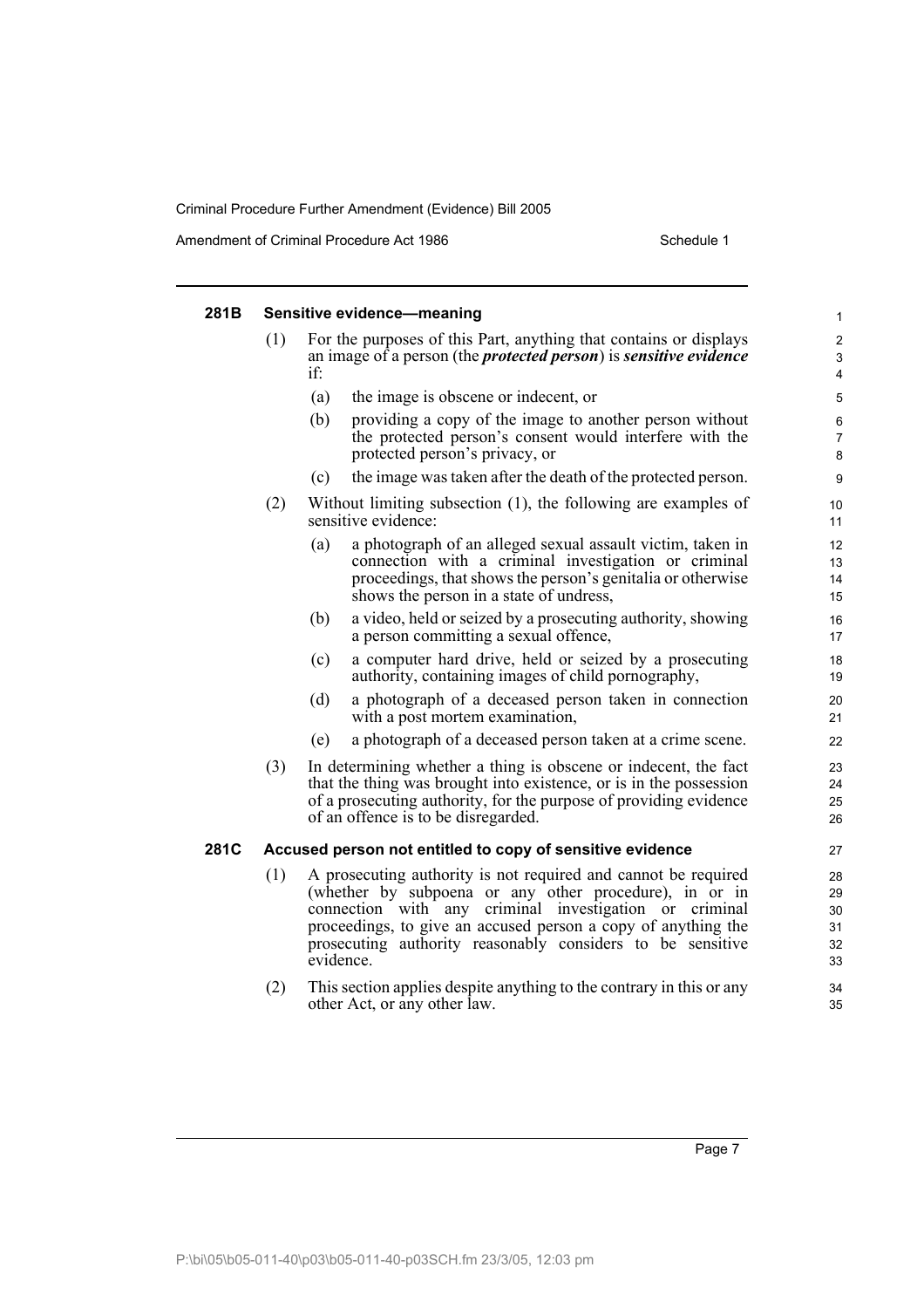Schedule 1 Amendment of Criminal Procedure Act 1986

#### **281D Procedures for giving access to sensitive evidence to accused person**

- (1) If, but for this Part, a prosecuting authority would be required, in or in connection with any criminal investigation or criminal proceedings, to provide a copy of a thing to an accused person, and the prosecuting authority does not give a copy of the thing to the accused person as a result of this Part, the prosecuting authority must give the accused person a written notice (a *sensitive evidence notice*) that complies with this section.
- (2) The sensitive evidence notice must:
	- (a) describe the thing that the prosecuting authority considers to be sensitive evidence, and

- (b) indicate that, as the prosecuting authority considers the thing to be sensitive evidence, the prosecuting authority is not required to give the accused person a copy of the thing, and
- (c) indicate that the accused person will not be given a copy of the thing, and
- (d) contain information to the effect that the accused person is entitled to view the thing at a place nominated by the prosecuting authority and under the supervision of the prosecuting authority, and
- (e) set out the name and contact details of the person who is responsible for arranging such a viewing on behalf of the prosecuting authority.
- (3) After receiving a sensitive evidence notice, the accused person may give the prosecuting authority a written notice (an *access request notice*) that indicates that the accused person requires access to the thing.
- (4) The prosecuting authority must, as soon as practicable after receiving an access request notice, give the accused person, and any other person who has been engaged to assist with the accused person's case, reasonable access to the thing so as to enable them to view (but not copy) the thing. This may require access to be given on more than one occasion.
- (5) The prosecuting authority may require any such access to take place subject to such conditions as the prosecuting authority considers appropriate to ensure that there is no unauthorised reproduction or circulation of the thing and that the integrity of the thing is protected.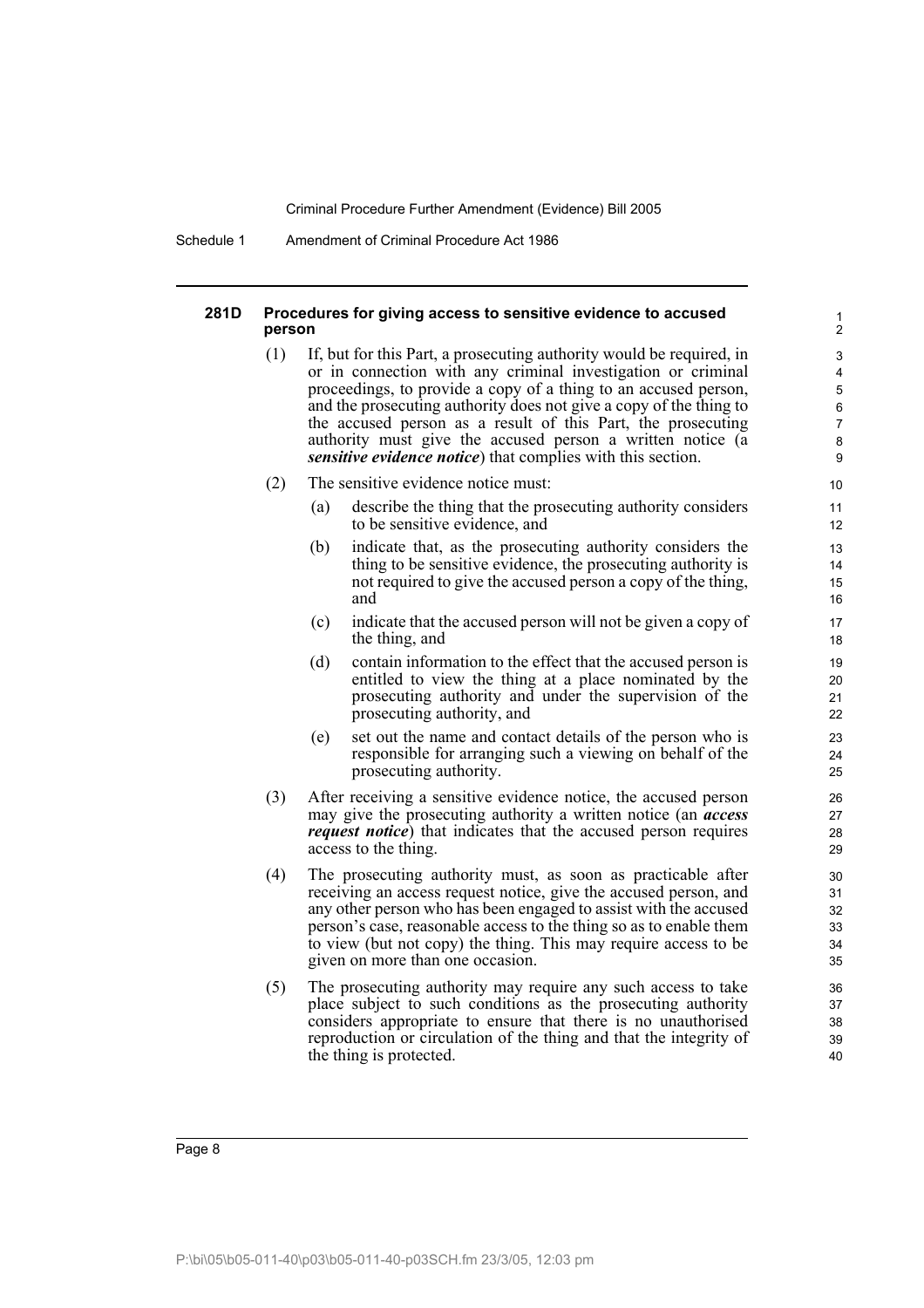Amendment of Criminal Procedure Act 1986 Schedule 1

|      | (6)                                                                          | Without limiting subsection (5), the prosecuting authority may<br>require any such access to take place under the supervision of the<br>prosecuting authority or a person assisting the prosecuting<br>authority.                                                                                                                                                                                                                                                                                       | $\mathbf{1}$<br>$\overline{2}$<br>3<br>$\overline{4}$ |  |  |
|------|------------------------------------------------------------------------------|---------------------------------------------------------------------------------------------------------------------------------------------------------------------------------------------------------------------------------------------------------------------------------------------------------------------------------------------------------------------------------------------------------------------------------------------------------------------------------------------------------|-------------------------------------------------------|--|--|
|      | (7)                                                                          | A person who is given access to a thing by a prosecuting<br>authority under this section must not, without the authority of the<br>prosecuting authority:                                                                                                                                                                                                                                                                                                                                               | 5<br>$\,6\,$<br>7                                     |  |  |
|      |                                                                              | (a)<br>copy, or permit a person to copy, the thing, or                                                                                                                                                                                                                                                                                                                                                                                                                                                  | 8                                                     |  |  |
|      |                                                                              | (b)<br>give the thing to another person, or                                                                                                                                                                                                                                                                                                                                                                                                                                                             | 9                                                     |  |  |
|      |                                                                              | (c)<br>remove the thing from the custody of the prosecuting<br>authority.                                                                                                                                                                                                                                                                                                                                                                                                                               | 10<br>11                                              |  |  |
|      |                                                                              | Maximum penalty: 100 penalty units, or 2 years imprisonment, or<br>both.                                                                                                                                                                                                                                                                                                                                                                                                                                | 12<br>13                                              |  |  |
|      | (8)                                                                          | The Attorney General may approve the form of any notice to be<br>used for the purposes of this section.                                                                                                                                                                                                                                                                                                                                                                                                 | 14<br>15                                              |  |  |
| 281E | Prosecuting authority entitled to retain possession of sensitive<br>evidence |                                                                                                                                                                                                                                                                                                                                                                                                                                                                                                         |                                                       |  |  |
|      | (1)                                                                          | If during any criminal proceedings an accused person is given<br>sensitive evidence, or a copy of sensitive evidence, by the<br>prosecuting authority in the proceedings, the court must, on<br>application by the prosecuting authority, direct the accused<br>person to return the sensitive evidence or copy to the custody of<br>the prosecuting authority at or before the end of each day during<br>which the proceedings are heard.                                                              | 18<br>19<br>20<br>21<br>22<br>23<br>24                |  |  |
|      | (2)                                                                          | At the completion of any criminal proceedings in which sensitive<br>evidence is tendered by the prosecuting authority, or sensitive<br>evidence given to the accused person by the prosecuting authority<br>is tendered by the accused person, the court must, on application<br>by the prosecuting authority, direct that the sensitive evidence,<br>and any copies of the sensitive evidence made for the purposes of<br>the proceedings, be returned to the custody of the prosecuting<br>authority. | 25<br>26<br>27<br>28<br>29<br>30<br>31<br>32          |  |  |
| 281F |                                                                              | Improper copying or circulation of sensitive evidence                                                                                                                                                                                                                                                                                                                                                                                                                                                   | 33                                                    |  |  |
|      | (1)                                                                          | A person who has possession of sensitive evidence that is<br>prosecution evidence must not copy, or permit a person to copy,<br>the sensitive evidence, or give possession of the sensitive<br>evidence to another person, except:                                                                                                                                                                                                                                                                      | 34<br>35<br>36<br>37                                  |  |  |
|      |                                                                              | for the legitimate purposes of a criminal investigation or<br>(a)<br>criminal proceedings, or                                                                                                                                                                                                                                                                                                                                                                                                           | 38<br>39                                              |  |  |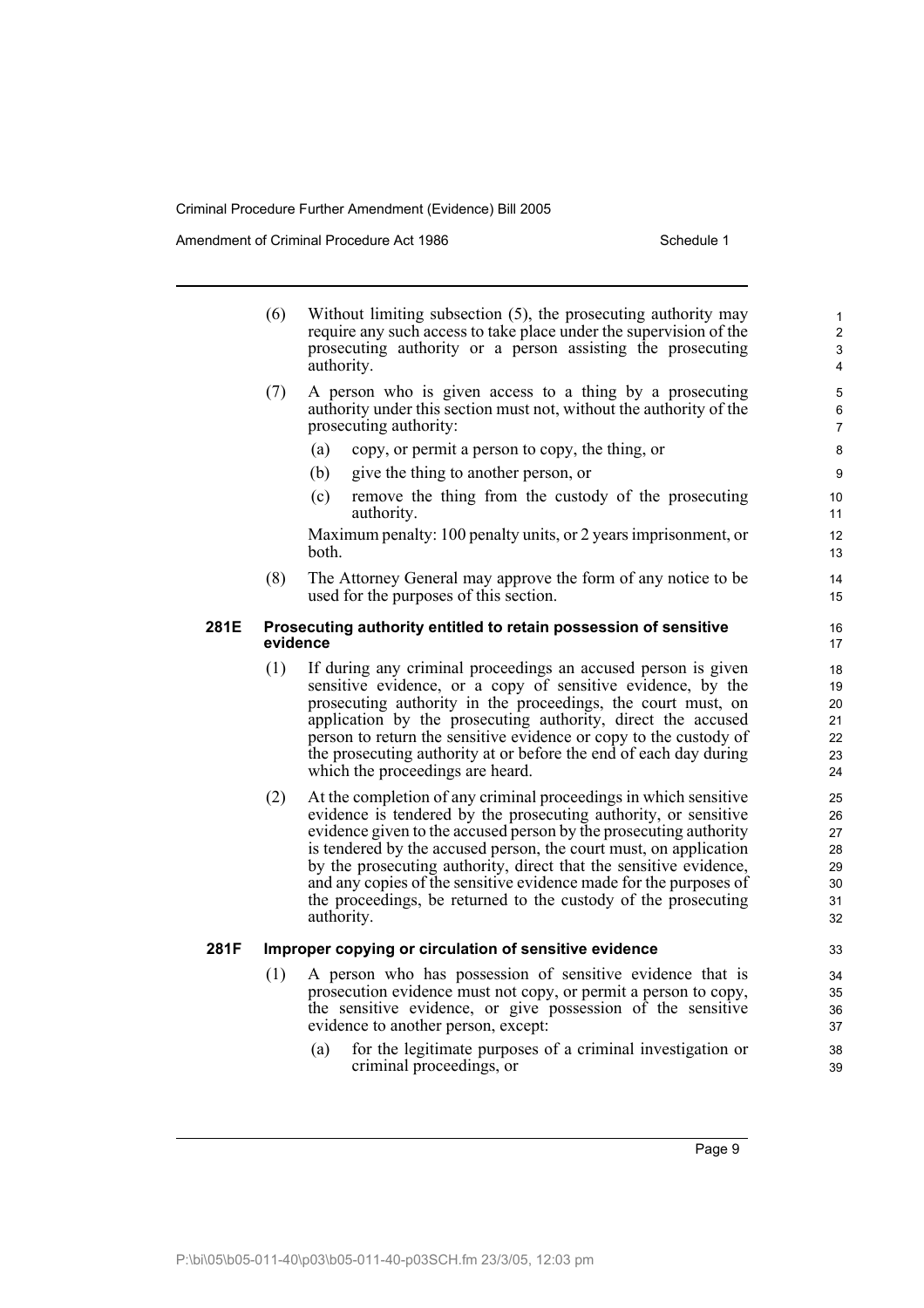Schedule 1 Amendment of Criminal Procedure Act 1986

|      |     | if the person is a public official, in the proper exercise of<br>(b)<br>the person's public official functions (including any<br>functions relating to education or training).<br>Maximum penalty: 100 penalty units, or 2 years imprisonment, or<br>both.                                                                                                   | $\mathbf{1}$<br>$\overline{c}$<br>3<br>4<br>5 |  |  |  |
|------|-----|--------------------------------------------------------------------------------------------------------------------------------------------------------------------------------------------------------------------------------------------------------------------------------------------------------------------------------------------------------------|-----------------------------------------------|--|--|--|
|      | (2) | For the purposes of this section, any sensitive evidence in the<br>possession of a person is <i>prosecution evidence</i> if:                                                                                                                                                                                                                                 | 6<br>$\overline{7}$                           |  |  |  |
|      |     | (a)<br>the person was given possession of the sensitive evidence<br>by a prosecuting authority in or in connection with a<br>criminal investigation or criminal proceedings, or                                                                                                                                                                              | 8<br>9<br>10                                  |  |  |  |
|      |     | the person is a public official who created, or obtained<br>(b)<br>possession of, the sensitive evidence in the exercise of, or<br>as a result of an opportunity that arose in the exercise of,<br>public official functions in or in connection with a criminal<br>investigation or criminal proceedings.                                                   | 11<br>12<br>13<br>14<br>15                    |  |  |  |
|      | (3) | In this section:                                                                                                                                                                                                                                                                                                                                             | 16                                            |  |  |  |
|      |     | <i>public official</i> has the same meaning as in the <i>Independent</i>                                                                                                                                                                                                                                                                                     | 17                                            |  |  |  |
|      |     | Commission Against Corruption Act 1988.                                                                                                                                                                                                                                                                                                                      | 18                                            |  |  |  |
| [6]  |     | Sections 290 and 290A                                                                                                                                                                                                                                                                                                                                        | 19                                            |  |  |  |
|      |     | Omit section 290. Insert instead:                                                                                                                                                                                                                                                                                                                            | 20                                            |  |  |  |
| 290  |     | <b>Application</b>                                                                                                                                                                                                                                                                                                                                           |                                               |  |  |  |
|      |     |                                                                                                                                                                                                                                                                                                                                                              | 21                                            |  |  |  |
|      | (1) | This Division applies to proceedings in respect of a prescribed<br>sexual offence, including committal proceedings.                                                                                                                                                                                                                                          | 22<br>23                                      |  |  |  |
|      | (2) | This Division applies to proceedings in which a person stands<br>charged with a prescribed sexual offence, whether the person<br>stands charged with that offence alone or together with any other<br>offence (as an alternative or additional count) and whether or not<br>the person is liable, on the charge, to be found guilty of any other<br>offence. | 24<br>25<br>26<br>27<br>28<br>29              |  |  |  |
| 290A |     | <b>Definitions</b>                                                                                                                                                                                                                                                                                                                                           | 30                                            |  |  |  |
|      |     | In this Division:                                                                                                                                                                                                                                                                                                                                            | 31                                            |  |  |  |
|      |     | <i>accused person</i> , in relation to any proceedings, means the person<br>who stands, or any of the persons who stand, charged in those<br>proceedings with a prescribed sexual offence.                                                                                                                                                                   | 32<br>33<br>34                                |  |  |  |
|      |     | <i>complainant</i> , in relation to any proceedings, means the person, or<br>any of the persons, against whom a prescribed sexual offence<br>with which the accused person stands charged in those<br>proceedings is alleged to have been committed, and includes:                                                                                           | 35<br>36<br>37<br>38                          |  |  |  |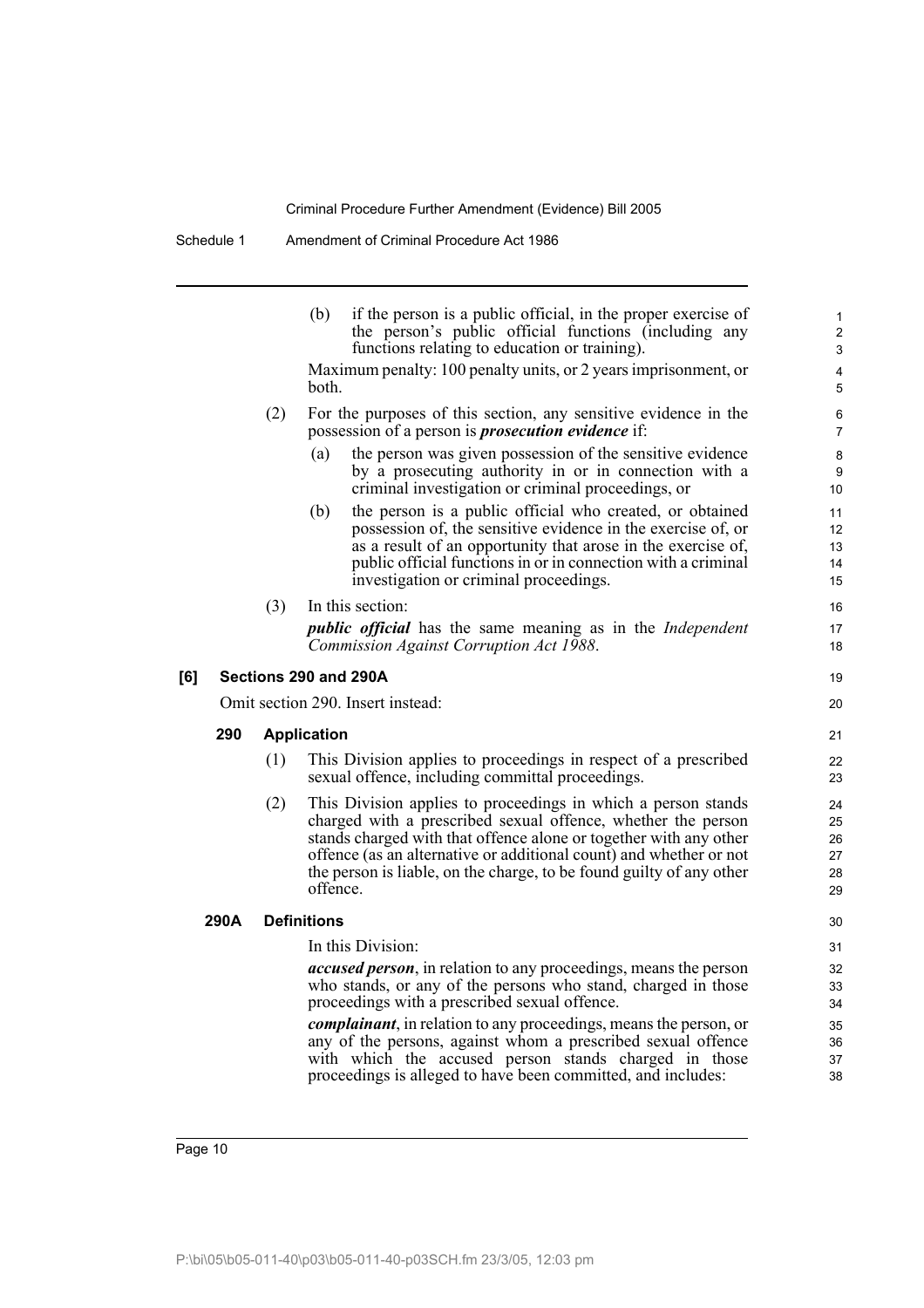Amendment of Criminal Procedure Act 1986 Schedule 1

|     |     |                          | (a)    | in relation to an offence under section 80E of the Crimes<br><i>Act 1900</i> , the person who is alleged to have been the<br>subject of sexual servitude, and                                                                                                                                      | $\mathbf{1}$<br>$\overline{c}$<br>3        |
|-----|-----|--------------------------|--------|----------------------------------------------------------------------------------------------------------------------------------------------------------------------------------------------------------------------------------------------------------------------------------------------------|--------------------------------------------|
|     |     |                          | (b)    | in relation to an offence under section 91D, 91E or 91F of<br>the Crimes Act 1900, the person under the age of 18 years<br>who is alleged to have participated in an act of child<br>prostitution, and                                                                                             | 4<br>$\overline{5}$<br>6<br>$\overline{7}$ |
|     |     |                          | (c)    | in relation to an offence under section 91G of the Crimes<br>Act 1900, the person under the age of 18 years who is<br>alleged to have been used for pornographic purposes.                                                                                                                         | 8<br>9<br>10                               |
| [7] |     | <b>Sections 291-291B</b> |        |                                                                                                                                                                                                                                                                                                    | 11                                         |
|     |     |                          |        | Omit section 291. Insert instead:                                                                                                                                                                                                                                                                  | 12                                         |
|     | 291 | evidence                 |        | Proceedings must be held in camera when complainant gives                                                                                                                                                                                                                                          | 13<br>14                                   |
|     |     | (1)                      |        | Any part of any proceedings in respect of a prescribed sexual<br>offence in which evidence is given by a complainant is to be held<br>in camera, unless the court otherwise directs.                                                                                                               | 15<br>16<br>17                             |
|     |     | (2)                      |        | This section applies even if the complainant gives evidence by<br>means of closed-circuit television or other technology or under<br>any alternative arrangements available to the complainant under<br>section 294B or under the Evidence (Children) Act 1997.                                    | 18<br>19<br>20<br>21                       |
|     |     | (3)                      |        | The court may direct that the part of proceedings in which<br>evidence is given by the complainant be held in open court only<br>at the request of a party to the proceedings and only if the court<br>is satisfied that:                                                                          | 22<br>23<br>24<br>25                       |
|     |     |                          | (a)    | special reasons in the interests of justice require the part of<br>the proceedings to be held in open court, or                                                                                                                                                                                    | 26<br>27                                   |
|     |     |                          | (b)    | the complainant consents to giving his or her evidence in<br>open court.                                                                                                                                                                                                                           | 28<br>29                                   |
|     |     | (4)                      | court. | The principle that proceedings for an offence should generally be<br>open or public in nature, or that justice should be seen to be done,<br>does not of itself constitute special reasons in the interests of<br>justice requiring the part of the proceedings to be held in open                 | 30<br>31<br>32<br>33<br>34                 |
|     |     | (5)                      |        | If the court directs that the part of the proceedings in which<br>evidence is given by the complainant be held in open court, that<br>does not affect the entitlement of the complainant to give<br>evidence in the manner provided for by section 294B or by the<br>Evidence (Children) Act 1997. | 35<br>36<br>37<br>38<br>39                 |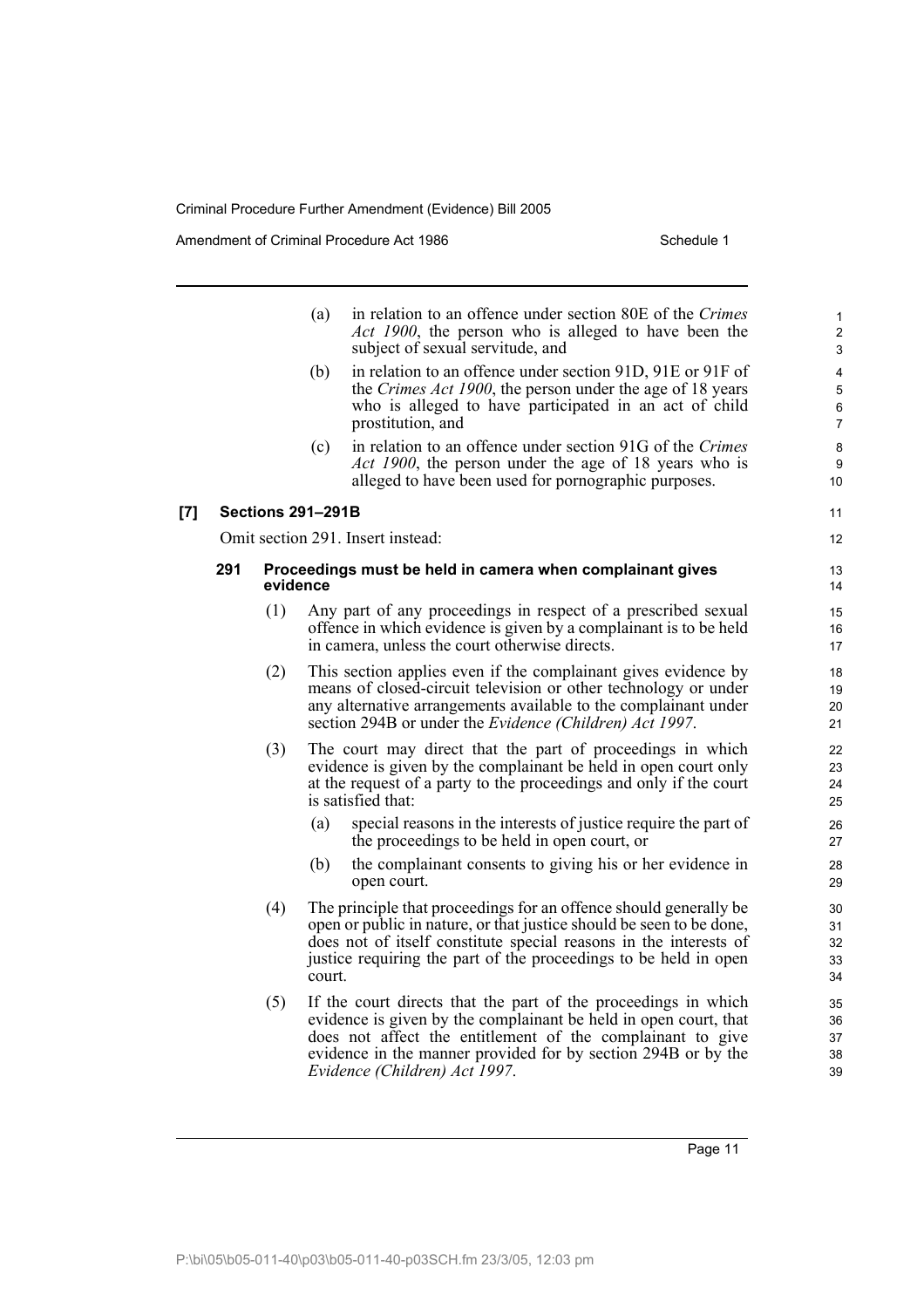Schedule 1 Amendment of Criminal Procedure Act 1986

|      | (6) |     | If the proceedings are proceedings in which a record of the<br>original evidence of the complainant is tendered by the<br>prosecutor under Division 3, this section does not require the<br>record to be tendered in camera or, if the record is an audio visual<br>or audio recording, heard by the court in camera. | 1<br>$\overline{c}$<br>3<br>4<br>5 |
|------|-----|-----|-----------------------------------------------------------------------------------------------------------------------------------------------------------------------------------------------------------------------------------------------------------------------------------------------------------------------|------------------------------------|
|      | (7) |     | This section does not affect the entitlement of a complainant to<br>have a person or persons present when giving evidence under<br>section 294C.                                                                                                                                                                      | 6<br>7<br>8                        |
| 291A |     |     | Other parts of proceedings may be heard in camera                                                                                                                                                                                                                                                                     | 9                                  |
|      | (1) |     | The court may direct that any other part of any proceedings in<br>respect of a prescribed sexual offence, or the entire proceedings,<br>be held in camera.                                                                                                                                                            | 10<br>11<br>12                     |
|      | (2) |     | The court may make a direction under this section on its own<br>motion or at the request of any party to the proceedings.                                                                                                                                                                                             | 13<br>14                           |
|      | (3) |     | In determining whether to make a direction under this section, the<br>court is to consider the following matters:                                                                                                                                                                                                     | 15<br>16                           |
|      |     | (a) | the need of the complainant to have any person excluded<br>from those proceedings,                                                                                                                                                                                                                                    | 17<br>18                           |
|      |     | (b) | the need of the complainant to have any person present in<br>those proceedings,                                                                                                                                                                                                                                       | 19<br>20                           |
|      |     | (c) | the interests of justice,                                                                                                                                                                                                                                                                                             | 21                                 |
|      |     | (d) | any other matter that the court thinks relevant.                                                                                                                                                                                                                                                                      | 22                                 |
|      | (4) |     | The requirement under section 291 that any part of the<br>proceedings in which evidence is given by a complainant be held<br>in camera unless the court otherwise directs still applies whether<br>or not a direction is made under this section.                                                                     | 23<br>24<br>25<br>26               |
|      | (5) |     | If the court makes a direction under this section, it may (either<br>absolutely or subject to conditions) exempt any person from that<br>direction to the extent necessary to allow that person to be present<br>as a support for a person giving evidence or for any other purpose<br>that the court thinks fit.     | 27<br>28<br>29<br>30<br>31         |
|      | (6) |     | This section does not affect:                                                                                                                                                                                                                                                                                         | 32                                 |
|      |     | (a) | the entitlement of a complainant to have a person or<br>persons present when giving evidence under section 294C,<br><sub>or</sub>                                                                                                                                                                                     | 33<br>34<br>35                     |
|      |     | (b) | the entitlement of a child to have a person present when<br>giving evidence under section 27 of the <i>Evidence</i><br>(Children) Act 1997.                                                                                                                                                                           | 36<br>37<br>38                     |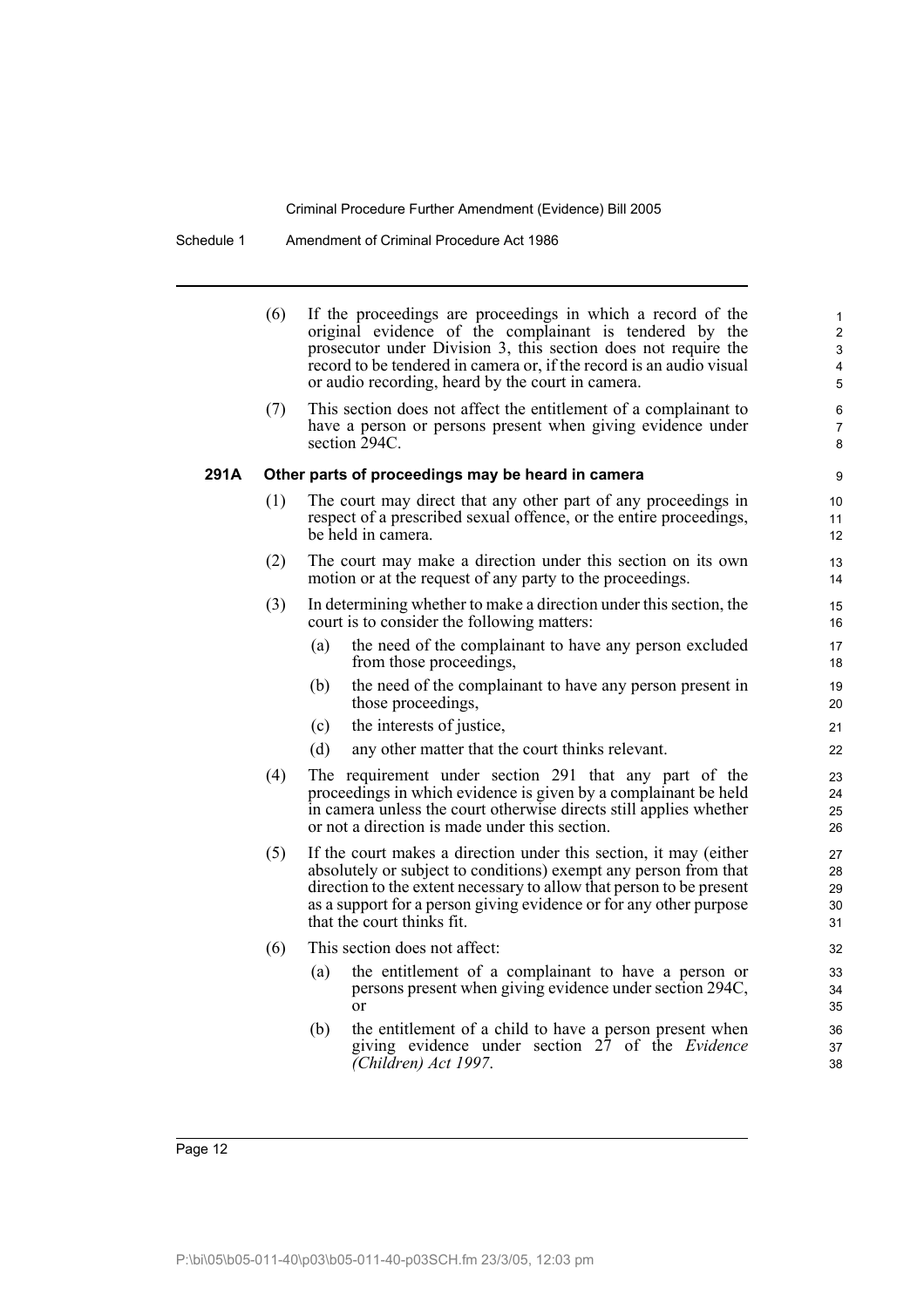Amendment of Criminal Procedure Act 1986 Schedule 1

| 291B   |                                                                                                                                                                                        |                                                                                                                                      | 1                                                                                                                                                                                                                                                                                                                                                                                                                                                                                                                                                                                                                                                                                                                                                                                                                                                                                                                                                                                                                                                                                                                                                                                                                      |  |  |  |
|--------|----------------------------------------------------------------------------------------------------------------------------------------------------------------------------------------|--------------------------------------------------------------------------------------------------------------------------------------|------------------------------------------------------------------------------------------------------------------------------------------------------------------------------------------------------------------------------------------------------------------------------------------------------------------------------------------------------------------------------------------------------------------------------------------------------------------------------------------------------------------------------------------------------------------------------------------------------------------------------------------------------------------------------------------------------------------------------------------------------------------------------------------------------------------------------------------------------------------------------------------------------------------------------------------------------------------------------------------------------------------------------------------------------------------------------------------------------------------------------------------------------------------------------------------------------------------------|--|--|--|
|        | Any proceedings in respect of an offence under section 78A or<br>78B of the <i>Crimes Act 1900</i> are to be held entirely in camera,<br>despite any other provision of this Division. |                                                                                                                                      |                                                                                                                                                                                                                                                                                                                                                                                                                                                                                                                                                                                                                                                                                                                                                                                                                                                                                                                                                                                                                                                                                                                                                                                                                        |  |  |  |
|        |                                                                                                                                                                                        |                                                                                                                                      | 5<br>6<br>$\overline{7}$<br>8<br>9                                                                                                                                                                                                                                                                                                                                                                                                                                                                                                                                                                                                                                                                                                                                                                                                                                                                                                                                                                                                                                                                                                                                                                                     |  |  |  |
|        |                                                                                                                                                                                        |                                                                                                                                      | 10                                                                                                                                                                                                                                                                                                                                                                                                                                                                                                                                                                                                                                                                                                                                                                                                                                                                                                                                                                                                                                                                                                                                                                                                                     |  |  |  |
|        |                                                                                                                                                                                        | the entitlement of a complainant to have a person or<br>persons present when giving evidence under section 294C,<br>$\alpha$         | 11<br>12<br>13                                                                                                                                                                                                                                                                                                                                                                                                                                                                                                                                                                                                                                                                                                                                                                                                                                                                                                                                                                                                                                                                                                                                                                                                         |  |  |  |
|        | (b)                                                                                                                                                                                    | the entitlement of a child to have a person present when<br>giving evidence under section 27 of the Evidence<br>(Children) Act 1997. | 14<br>15<br>16                                                                                                                                                                                                                                                                                                                                                                                                                                                                                                                                                                                                                                                                                                                                                                                                                                                                                                                                                                                                                                                                                                                                                                                                         |  |  |  |
| [8]    |                                                                                                                                                                                        |                                                                                                                                      | 17                                                                                                                                                                                                                                                                                                                                                                                                                                                                                                                                                                                                                                                                                                                                                                                                                                                                                                                                                                                                                                                                                                                                                                                                                     |  |  |  |
|        |                                                                                                                                                                                        |                                                                                                                                      | 18<br>19                                                                                                                                                                                                                                                                                                                                                                                                                                                                                                                                                                                                                                                                                                                                                                                                                                                                                                                                                                                                                                                                                                                                                                                                               |  |  |  |
|        |                                                                                                                                                                                        |                                                                                                                                      | 20                                                                                                                                                                                                                                                                                                                                                                                                                                                                                                                                                                                                                                                                                                                                                                                                                                                                                                                                                                                                                                                                                                                                                                                                                     |  |  |  |
| [9]    |                                                                                                                                                                                        |                                                                                                                                      | 21                                                                                                                                                                                                                                                                                                                                                                                                                                                                                                                                                                                                                                                                                                                                                                                                                                                                                                                                                                                                                                                                                                                                                                                                                     |  |  |  |
|        |                                                                                                                                                                                        |                                                                                                                                      | 22                                                                                                                                                                                                                                                                                                                                                                                                                                                                                                                                                                                                                                                                                                                                                                                                                                                                                                                                                                                                                                                                                                                                                                                                                     |  |  |  |
| $[10]$ |                                                                                                                                                                                        |                                                                                                                                      | 23                                                                                                                                                                                                                                                                                                                                                                                                                                                                                                                                                                                                                                                                                                                                                                                                                                                                                                                                                                                                                                                                                                                                                                                                                     |  |  |  |
|        |                                                                                                                                                                                        |                                                                                                                                      | 24                                                                                                                                                                                                                                                                                                                                                                                                                                                                                                                                                                                                                                                                                                                                                                                                                                                                                                                                                                                                                                                                                                                                                                                                                     |  |  |  |
|        |                                                                                                                                                                                        |                                                                                                                                      | 25<br>26                                                                                                                                                                                                                                                                                                                                                                                                                                                                                                                                                                                                                                                                                                                                                                                                                                                                                                                                                                                                                                                                                                                                                                                                               |  |  |  |
| $[11]$ |                                                                                                                                                                                        |                                                                                                                                      | 27                                                                                                                                                                                                                                                                                                                                                                                                                                                                                                                                                                                                                                                                                                                                                                                                                                                                                                                                                                                                                                                                                                                                                                                                                     |  |  |  |
|        |                                                                                                                                                                                        |                                                                                                                                      | 28                                                                                                                                                                                                                                                                                                                                                                                                                                                                                                                                                                                                                                                                                                                                                                                                                                                                                                                                                                                                                                                                                                                                                                                                                     |  |  |  |
| $[12]$ |                                                                                                                                                                                        |                                                                                                                                      | 29<br>30<br>31                                                                                                                                                                                                                                                                                                                                                                                                                                                                                                                                                                                                                                                                                                                                                                                                                                                                                                                                                                                                                                                                                                                                                                                                         |  |  |  |
|        |                                                                                                                                                                                        |                                                                                                                                      | 32                                                                                                                                                                                                                                                                                                                                                                                                                                                                                                                                                                                                                                                                                                                                                                                                                                                                                                                                                                                                                                                                                                                                                                                                                     |  |  |  |
|        |                                                                                                                                                                                        |                                                                                                                                      | 33                                                                                                                                                                                                                                                                                                                                                                                                                                                                                                                                                                                                                                                                                                                                                                                                                                                                                                                                                                                                                                                                                                                                                                                                                     |  |  |  |
|        |                                                                                                                                                                                        | (1)<br>(2)<br>(3)<br>section $292$ (1).<br><b>Section 292 (2)</b><br>(1)<br><b>Section 293 (9)</b><br>unrepresented                  | Incest offence proceedings to be held entirely in camera<br>The court may (either absolutely or subject to conditions) exempt<br>any person from the requirement that the proceedings be held in<br>camera to the extent necessary to allow that person to be present<br>as a support for a person giving evidence or for any other purpose<br>that the court thinks fit.<br>This section does not affect:<br>(a)<br>Section 292 Publication of evidence may be forbidden in certain cases<br>Omit "against a person for an offence to which this Division applies" from<br>Insert instead "against a person for a prescribed sexual offence".<br>Insert "(or his or her counsel, if any)" after "accused person".<br>Section 293 Admissibility of evidence relating to sexual experience<br>Omit section 293 (1). Insert instead:<br>This section applies to proceedings in respect of a prescribed<br>sexual offence.<br>Omit the subsection.<br>Section 294A Arrangements for complainant in prescribed sexual<br>offence proceedings giving evidence when accused person is<br>Omit "sexual offence proceedings" from section 294A (1).<br>Insert instead "proceedings in respect of a prescribed sexual offence". |  |  |  |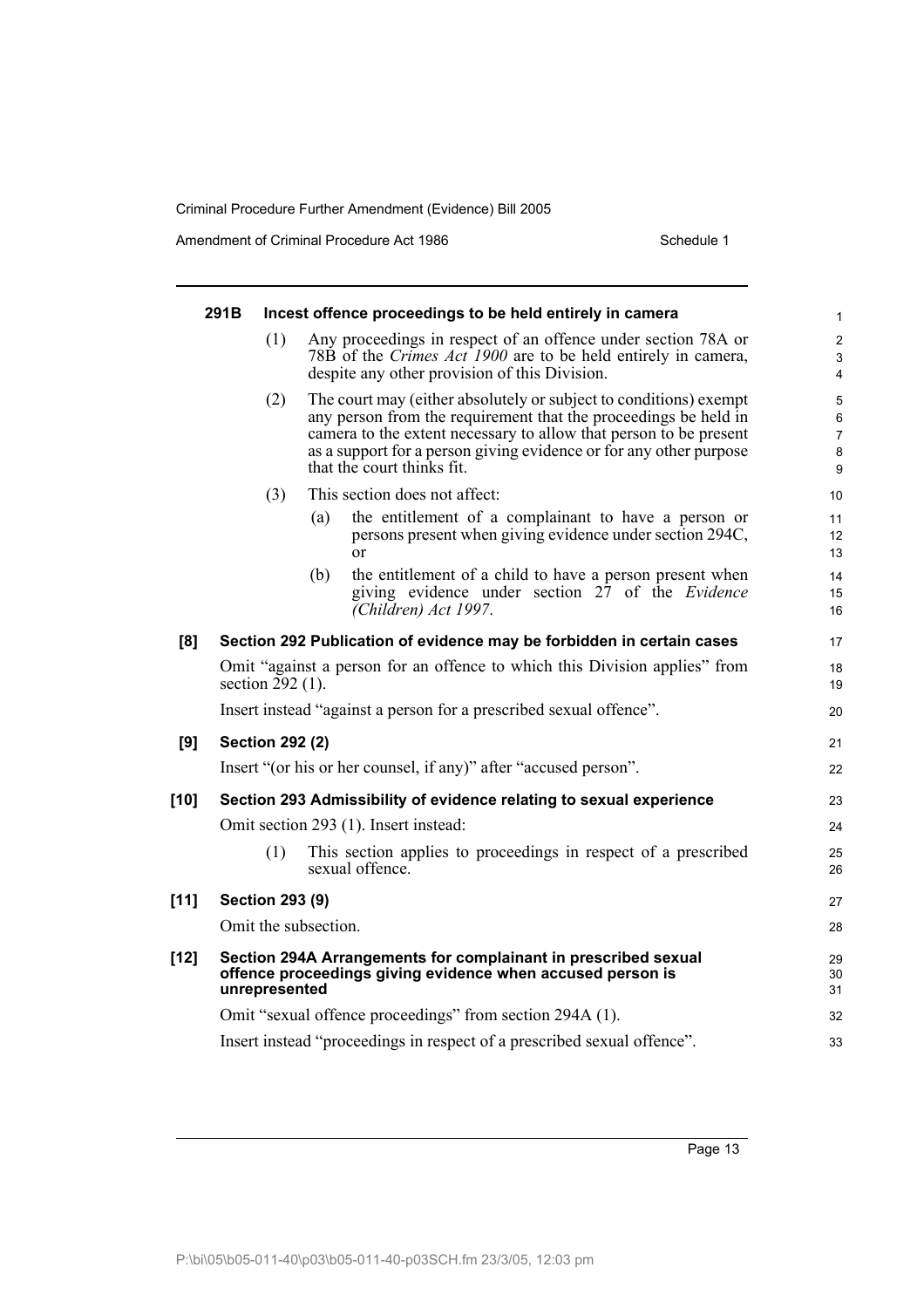Schedule 1 Amendment of Criminal Procedure Act 1986

| $[13]$ | <b>Section 294A (9)</b> |                                                                                                                     |                                                                                                     |                                                                                                                             |                                                                                                                                                                                                                                                                                                                                                                                                                                                                     |                                                          |  |  |
|--------|-------------------------|---------------------------------------------------------------------------------------------------------------------|-----------------------------------------------------------------------------------------------------|-----------------------------------------------------------------------------------------------------------------------------|---------------------------------------------------------------------------------------------------------------------------------------------------------------------------------------------------------------------------------------------------------------------------------------------------------------------------------------------------------------------------------------------------------------------------------------------------------------------|----------------------------------------------------------|--|--|
|        | Omit the subsection.    |                                                                                                                     |                                                                                                     |                                                                                                                             |                                                                                                                                                                                                                                                                                                                                                                                                                                                                     |                                                          |  |  |
| $[14]$ |                         | Section 294B Giving of evidence by complainant in prescribed sexual<br>offence proceedings-alternative arrangements |                                                                                                     |                                                                                                                             |                                                                                                                                                                                                                                                                                                                                                                                                                                                                     |                                                          |  |  |
|        |                         |                                                                                                                     |                                                                                                     |                                                                                                                             | Omit section 294B (1). Insert instead:                                                                                                                                                                                                                                                                                                                                                                                                                              | 5                                                        |  |  |
|        |                         | (1)                                                                                                                 |                                                                                                     | This section applies to evidence given in proceedings (including<br>a new trial) in respect of a prescribed sexual offence. |                                                                                                                                                                                                                                                                                                                                                                                                                                                                     |                                                          |  |  |
| $[15]$ |                         | <b>Section 294B (3)</b>                                                                                             |                                                                                                     |                                                                                                                             |                                                                                                                                                                                                                                                                                                                                                                                                                                                                     |                                                          |  |  |
|        |                         | Omit the subsection. Insert instead:                                                                                |                                                                                                     |                                                                                                                             |                                                                                                                                                                                                                                                                                                                                                                                                                                                                     |                                                          |  |  |
|        |                         | (3)                                                                                                                 | A complainant who gives evidence to which this section applies<br>is entitled (but may choose not): |                                                                                                                             |                                                                                                                                                                                                                                                                                                                                                                                                                                                                     |                                                          |  |  |
|        |                         |                                                                                                                     | (a)                                                                                                 |                                                                                                                             | to give that evidence from a place other than the courtroom<br>by means of closed-circuit television facilities or other<br>technology that enables communication between that<br>place and the courtroom, or                                                                                                                                                                                                                                                       | 12<br>13<br>14<br>15                                     |  |  |
|        |                         |                                                                                                                     | (b)                                                                                                 | (i)<br>(ii)                                                                                                                 | to give that evidence by use of alternative arrangements<br>made to restrict contact (including visual contact) between<br>the complainant and the accused person or any other<br>person or persons in the courtroom, including the<br>following:<br>use of screens,<br>planned seating arrangements for people who have<br>an interest in the proceedings (including the level at<br>which they are seated and the people in the<br>complainant's line of vision). | 16<br>17<br>18<br>19<br>20<br>21<br>22<br>23<br>24<br>25 |  |  |
| $[16]$ |                         |                                                                                                                     | Section 294B (7) (b)                                                                                |                                                                                                                             |                                                                                                                                                                                                                                                                                                                                                                                                                                                                     | 26                                                       |  |  |
|        |                         |                                                                                                                     |                                                                                                     |                                                                                                                             | Insert "person" after "accused".                                                                                                                                                                                                                                                                                                                                                                                                                                    | 27                                                       |  |  |
| $[17]$ |                         |                                                                                                                     | <b>Section 294B (11)</b>                                                                            |                                                                                                                             |                                                                                                                                                                                                                                                                                                                                                                                                                                                                     | 28                                                       |  |  |
|        |                         |                                                                                                                     | Omit the subsection.                                                                                |                                                                                                                             |                                                                                                                                                                                                                                                                                                                                                                                                                                                                     | 29                                                       |  |  |
| $[18]$ |                         | <b>Section 294C</b>                                                                                                 |                                                                                                     |                                                                                                                             |                                                                                                                                                                                                                                                                                                                                                                                                                                                                     | 30                                                       |  |  |
|        |                         |                                                                                                                     | Insert after section 294B:                                                                          |                                                                                                                             |                                                                                                                                                                                                                                                                                                                                                                                                                                                                     | 31                                                       |  |  |
|        | 294C                    |                                                                                                                     | Complainant entitled to have support person or persons present<br>when giving evidence              |                                                                                                                             |                                                                                                                                                                                                                                                                                                                                                                                                                                                                     |                                                          |  |  |
|        |                         | (1)                                                                                                                 |                                                                                                     |                                                                                                                             | A complainant is entitled to have a person or persons chosen by<br>the complainant present near the complainant, and within the                                                                                                                                                                                                                                                                                                                                     | 34<br>35                                                 |  |  |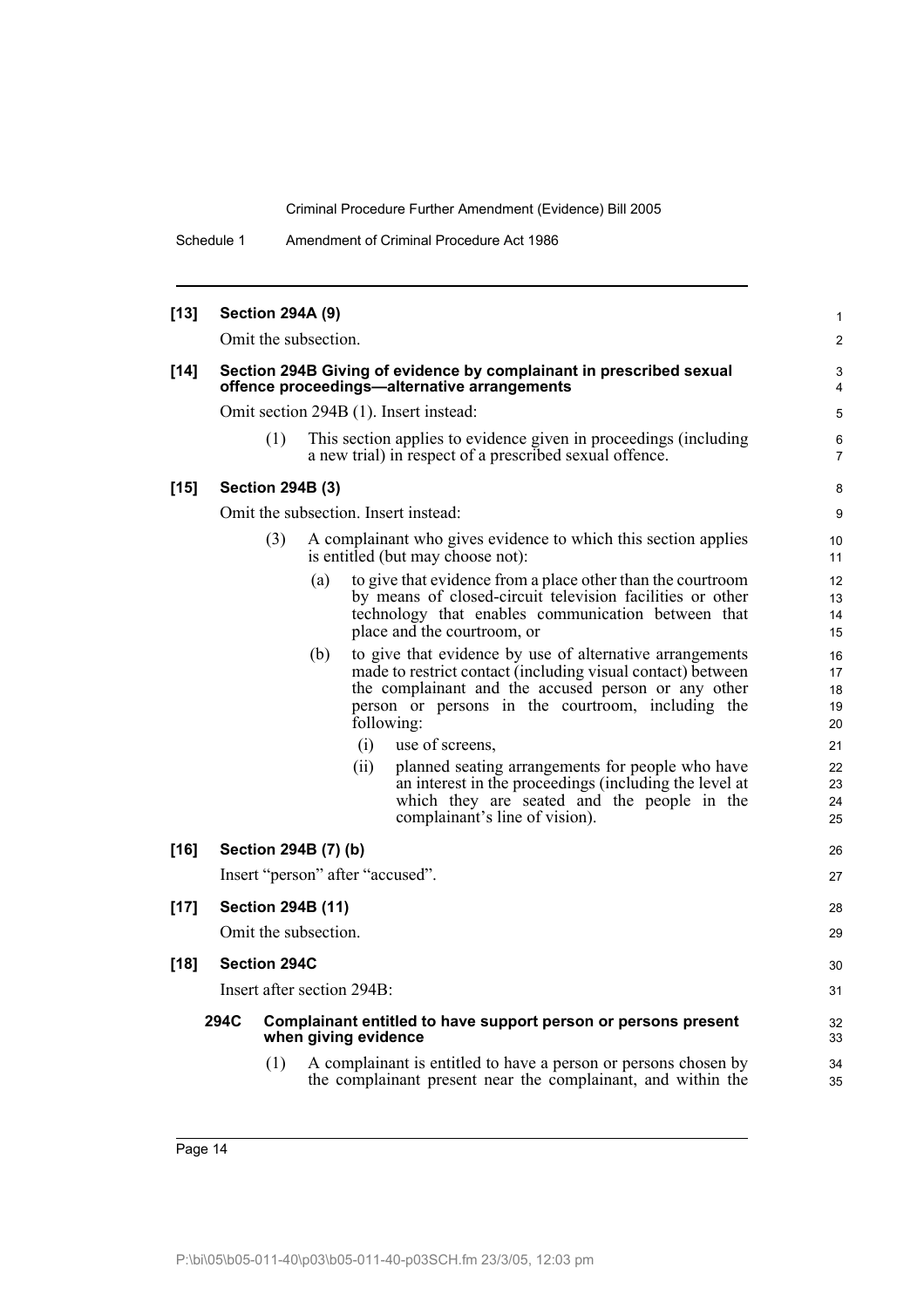Amendment of Criminal Procedure Act 1986 Schedule 1

complainant's sight, when the complainant is giving evidence in proceedings in respect of a prescribed sexual offence.

- (2) The entitlement applies:
	- (a) even if the complainant gives evidence by means of closed-circuit television or other technology or under any alternative arrangements available to the complainant under section 294B or the *Evidence (Children) Act 1997*, and
	- (b) even if the proceedings, or the part of the proceedings in which the complainant gives evidence, are held in camera.
- (3) Without limiting the entitlement of a complainant under this section, the person or persons chosen by the complainant to be with the complainant when he or she gives evidence may include a parent, guardian, relative, friend or support person of the complainant, or a person assisting the complainant in a professional capacity.
- (4) An accused person is not entitled to object to the suitability of the person or persons chosen by a complainant to be with the complainant when giving evidence, and the court is not to disallow the complainant's choice of person or persons on its own motion, unless the complainant's choice is likely to prejudice the accused person's right to a fair trial (for example, because the person chosen by the complainant is a witness or potential witness in the proceedings).
- (5) During any part of the proceedings in which the complainant gives evidence, the person or persons chosen by the complainant to be present when the complainant gives evidence are taken to be exempt from any requirement or direction under this Division that requires the proceedings, or the part of the proceedings concerned, to be held in camera.
- (6) This section applies to a complainant giving evidence in proceedings in respect of a prescribed sexual offence regardless of the complainant's age. If the complainant is under the age of 16 years when the evidence is given, section 27 of the *Evidence (Children) Act 1997* does not apply.

**Note.** This section applies to proceedings before the Children's Court because of section 27 of the *Children (Criminal Proceedings) Act 1987*.

#### **[19] Section 295 Interpretation**

Omit "In this Part" from section 295 (1). Insert instead "In this Division".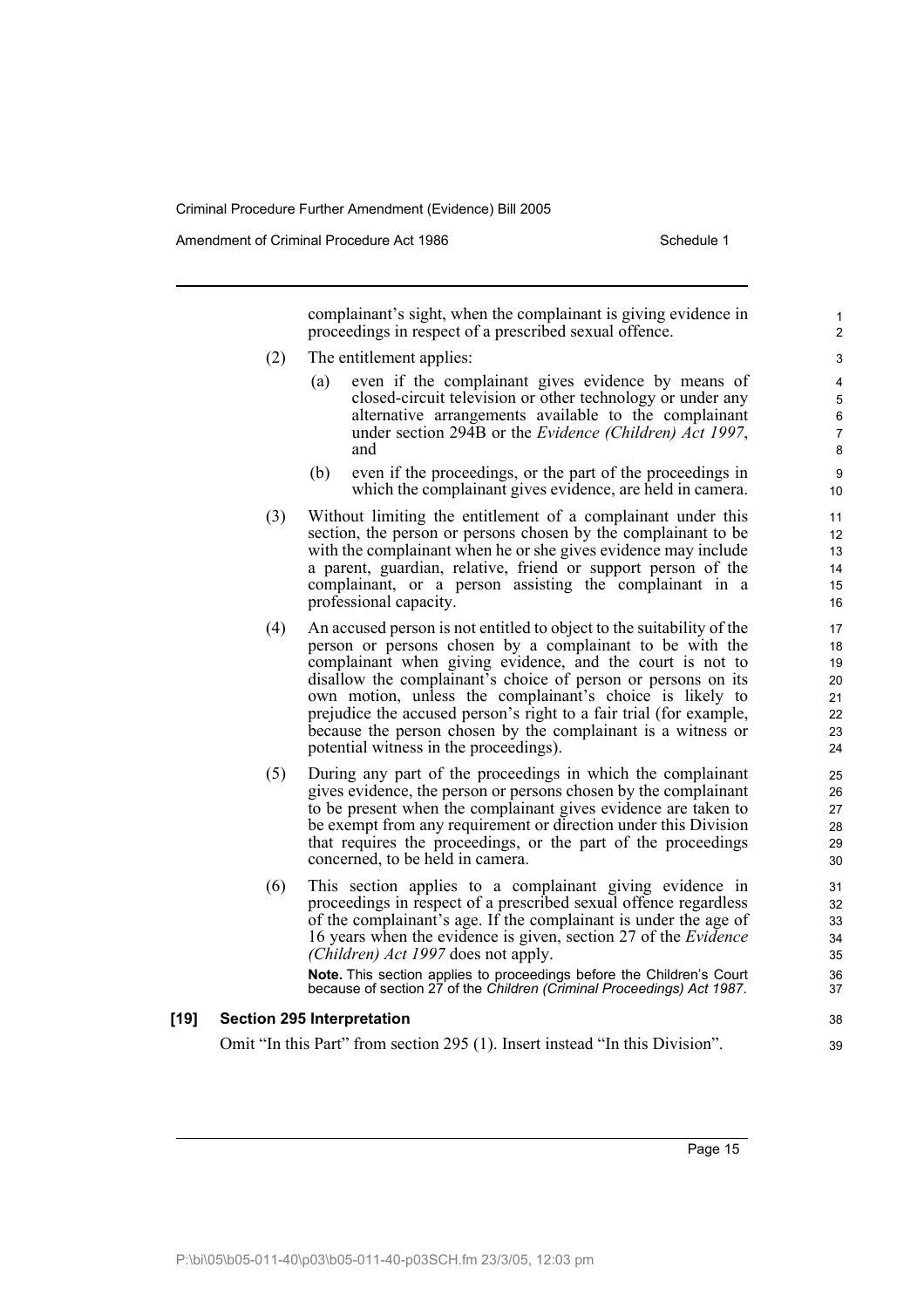| [20]   | Section 295 (1), definition of "sexual assault offence"                                                                                                                                                                                                            | $\mathbf{1}$         |
|--------|--------------------------------------------------------------------------------------------------------------------------------------------------------------------------------------------------------------------------------------------------------------------|----------------------|
|        | Omit paragraph (a). Insert instead:                                                                                                                                                                                                                                | $\overline{2}$       |
|        | a prescribed sexual offence, or<br>(a)                                                                                                                                                                                                                             | 3                    |
| $[21]$ | Section 306A Definitions (as inserted by the Criminal Procedure<br>Amendment (Evidence) Act 2005)                                                                                                                                                                  | 4<br>5               |
|        | Insert "prescribed" before "sexual offence" in the definition of <i>accused</i><br>person.                                                                                                                                                                         | 6<br>$\overline{7}$  |
| $[22]$ | Section 306A, definition of "complainant" (as inserted by the Criminal<br>Procedure Amendment (Evidence) Act 2005)                                                                                                                                                 | 8<br>9               |
|        | Omit the definition. Insert instead:                                                                                                                                                                                                                               | 10                   |
|        | <i>complainant</i> , in relation to any proceedings, means the person, or<br>any of the persons, against whom a prescribed sexual offence<br>with which the accused person stands charged in those<br>proceedings is alleged to have been committed, and includes: | 11<br>12<br>13<br>14 |
|        | in relation to an offence under section 80E of the Crimes<br>(a)<br>Act 1900, the person who is alleged to have been the<br>subject of sexual servitude, and                                                                                                       | 15<br>16<br>17       |
|        | in relation to an offence under section 91D, 91E or 91F of<br>(b)<br>the Crimes Act 1900, the person under the age of 18 years<br>who is alleged to have participated in an act of child<br>prostitution, and                                                      | 18<br>19<br>20<br>21 |
|        | in relation to an offence under section 91G of the Crimes<br>(c)<br>Act 1900, the person under the age of 18 years who is<br>alleged to have been used for pornographic purposes.                                                                                  | 22<br>23<br>24       |
| $[23]$ | Section 306A, definition of "sexual offence" (as inserted by the Criminal<br>Procedure Amendment (Evidence) Act 2005)                                                                                                                                              | 25<br>26             |
|        | Omit the definition.                                                                                                                                                                                                                                               | 27                   |
| $[24]$ | Section 306B Admission of evidence of complainant in new trial<br>proceedings (as inserted by the Criminal Procedure Amendment<br>(Evidence) Act 2005)                                                                                                             | 28<br>29<br>30       |
|        | Insert "prescribed" before "sexual offence" wherever occurring in section<br>$306B(1)$ and (8).                                                                                                                                                                    | 31<br>32             |
| $[25]$ | Schedule 2 Savings, transitional and other provisions                                                                                                                                                                                                              | 33                   |
|        | Insert at the end of clause $1(1)$ :                                                                                                                                                                                                                               | 34                   |
|        | Criminal Procedure Further Amendment (Evidence) Act 2005                                                                                                                                                                                                           | 35                   |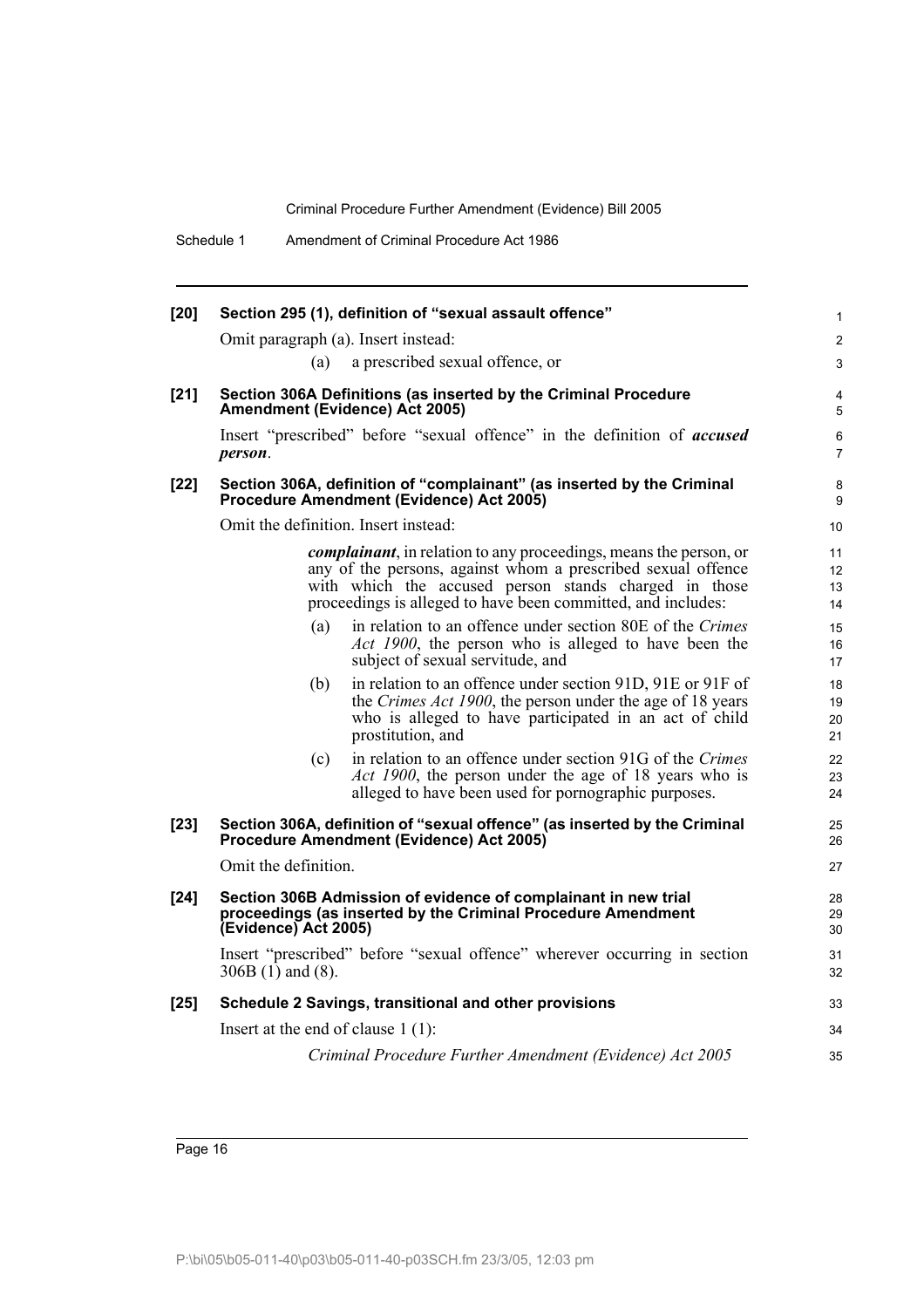Amendment of Criminal Procedure Act 1986 Schedule 1

1  $\mathfrak{p}$ 

3 4 5

# **[26] Schedule 2, Part 8**

Insert after Part 7:

# **Part 8 Provisions consequent on enactment of Criminal Procedure Further Amendment (Evidence) Act 2005**

## **40 Definition**

In this Part:

*amending Act* means the *Criminal Procedure Further Amendment (Evidence) Act 2005*.

## **41 Extension of definition of "prescribed sexual offence"**

(1) The amendments made by the amending Act to the definitions of *prescribed sexual offence* in section 3 (1), *child sexual assault offence* in section 91 and *sexual assault offence* in section 295 extend to proceedings in respect of an offence, and to civil proceedings (insofar as the amendments are relevant to civil proceedings), that were instituted or partly heard before the commencement of the amendments.

**Note.** Division 1B of Part 3.10 of Chapter 3 of the *Evidence Act 1995* applies the definition of *sexual assault offence* in section 295 to certain civil proceedings.

- (2) Subclause (1) does not affect the admissibility of any evidence admitted in proceedings before the commencement of those amendments or otherwise affect the validity of anything done, or omitted to be done, before that commencement.
- (3) In particular, the application, as a result of an amendment referred to in subclause (1), of section 91 (8) or 93 to proceedings to which it did not apply before the commencement of Schedule 1 [1] to the amending Act does not affect the validity of any direction given under section 91 before that commencement. However if, as a result of an amendment referred to in subclause (1), section 91 (8) or 93 applies in respect of a person directed to attend committal proceedings, and the person has not yet attended, the Magistrate must, on application by the prosecutor, revoke the direction.
- (4) The amendments made to Division 3 of Part 5 of Chapter 6 by the amending Act extend to proceedings for a new trial ordered before the commencement of the amendments, including new trial proceedings that have been instituted or partly heard.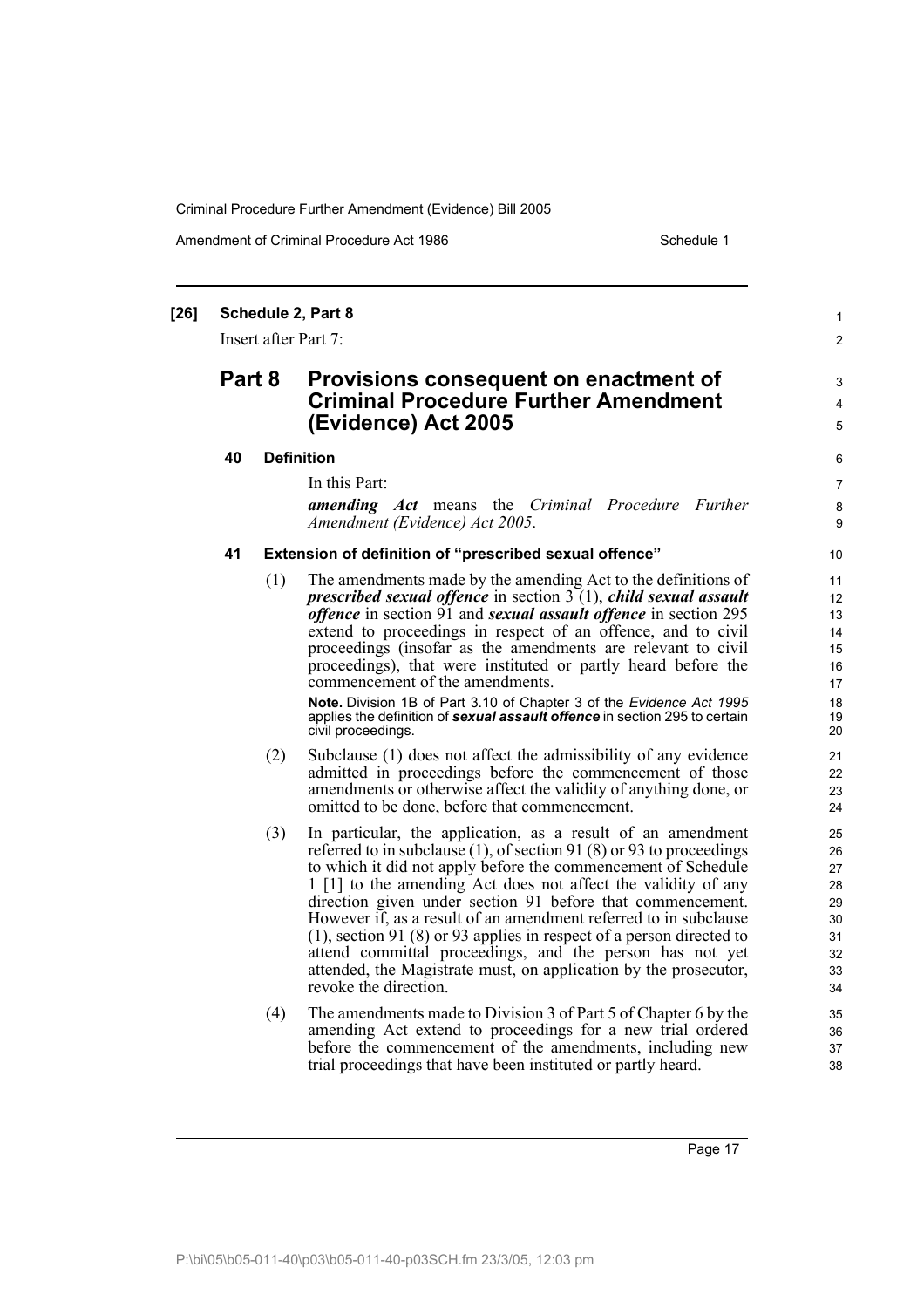Schedule 1 Amendment of Criminal Procedure Act 1986

#### **42 Improper questions**

(1) Section 275A, as inserted by the amending Act, extends to proceedings instituted or partly heard before the commencement of that section.

(2) However, that section does not affect the admissibility of any evidence admitted in any proceedings before that commencement or otherwise affect the validity of anything done, or omitted to be done, before that commencement.

#### **43 Sensitive evidence**

Part 2A of Chapter 6, as inserted by the amending Act, extends to a criminal investigation instituted, or criminal proceedings instituted or partly heard, before the commencement of that Part.

#### **44 Evidence of complainant to be given in camera**

- (1) New section 291, and sections 291A and 291B as inserted by the amending Act, extend to proceedings instituted or partly heard before the commencement of new section 291, subject to this clause.
- (2) The replacement of former section 291 by the amending Act does not affect the validity of any direction made under that section before the replacement of that section that requires the proceedings to be held partly or entirely in camera.
- (3) However, unless the court has already directed under former section 291 that the evidence of the complainant be given in camera, new section 291 applies in respect of any evidence given by the complainant after the commencement of new section 291. That is, such evidence must be given in camera unless the court otherwise directs under new section 291.
- (4) In this clause:

*former section 291* means section 291, as in force before its replacement by the amending Act.

*new section 291* means section 291, as inserted by the amending Act.

## **45 Other amendments relating to giving of evidence by complainant**

The amendments made by the amending Act to section 294B and section 294C, as inserted by the amending Act, extend to proceedings instituted or partly heard before the commencement of those amendments.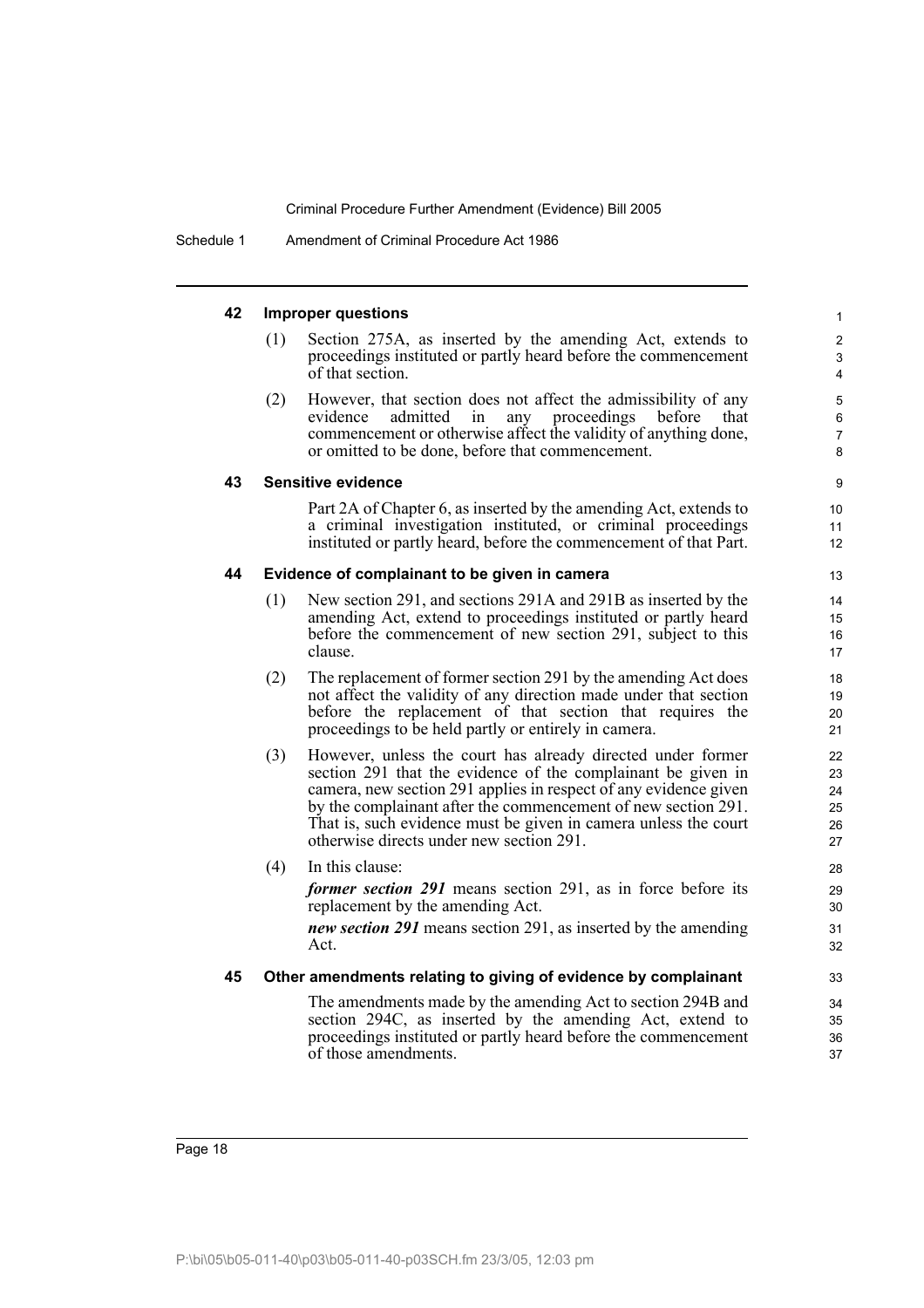Amendment of other Acts Schedule 2

| <b>Schedule 2</b> |                                                                                           | <b>Amendment of other Acts</b>                                                                                                                                                                                                                                                                                                                                                                                                                                                                                                                                                                      |                                              |  |  |
|-------------------|-------------------------------------------------------------------------------------------|-----------------------------------------------------------------------------------------------------------------------------------------------------------------------------------------------------------------------------------------------------------------------------------------------------------------------------------------------------------------------------------------------------------------------------------------------------------------------------------------------------------------------------------------------------------------------------------------------------|----------------------------------------------|--|--|
|                   |                                                                                           | (Section 4)                                                                                                                                                                                                                                                                                                                                                                                                                                                                                                                                                                                         | $\overline{2}$                               |  |  |
| 2.1               |                                                                                           | <b>Children (Criminal Proceedings) Act 1987 No 55</b>                                                                                                                                                                                                                                                                                                                                                                                                                                                                                                                                               | 3                                            |  |  |
|                   |                                                                                           | Section 10 Exclusion of general public from criminal proceedings                                                                                                                                                                                                                                                                                                                                                                                                                                                                                                                                    | 4                                            |  |  |
|                   |                                                                                           | Insert after section $10(3)$ :                                                                                                                                                                                                                                                                                                                                                                                                                                                                                                                                                                      |                                              |  |  |
|                   | (3A)                                                                                      | Despite anything to the contrary in this Act, if criminal<br>proceedings to which a child is a party are proceedings for a<br>prescribed sexual offence (within the meaning of the <i>Criminal</i><br>Procedure Act 1986):                                                                                                                                                                                                                                                                                                                                                                          | 6<br>$\overline{7}$<br>8<br>9                |  |  |
|                   |                                                                                           | sections 291, 291A, 291B and 294C of that Act apply in<br>(a)<br>respect of the proceedings, and                                                                                                                                                                                                                                                                                                                                                                                                                                                                                                    | 10<br>11                                     |  |  |
|                   |                                                                                           | subsections $(1)$ and $(2)$ of this section do not apply in<br>(b)<br>respect of any part of the proceedings held in camera under<br>section 291, 291A or 291B of that Act, and                                                                                                                                                                                                                                                                                                                                                                                                                     | 12<br>13<br>14                               |  |  |
|                   |                                                                                           | a person or persons whom a complainant is entitled to have<br>(c)<br>present near the complainant when giving evidence (under<br>section 294C of that Act) cannot be excluded from, or<br>directed to leave, the place where the proceedings are<br>heard under this section (whether or not the proceedings<br>are held in camera).                                                                                                                                                                                                                                                                | 15<br>16<br>17<br>18<br>19<br>20             |  |  |
|                   |                                                                                           | Note. Sections 291, 291A and 291B of the Criminal Procedure Act 1986<br>require certain proceedings, or parts of proceedings, for a prescribed<br>sexual offence to be held in camera. The general rule is that any part of<br>a proceeding in which evidence is given by the complainant must be held<br>in camera (unless the court otherwise directs), and other parts of the<br>proceedings may also be held in camera. The complainant is entitled to<br>have one or more persons chosen by the complainant to be near the<br>complainant when giving evidence under section 294C of that Act. | 21<br>22<br>23<br>24<br>25<br>26<br>27<br>28 |  |  |
| 2.2               |                                                                                           | Crimes Act 1900 No 40                                                                                                                                                                                                                                                                                                                                                                                                                                                                                                                                                                               | 29                                           |  |  |
|                   | Section 578A Prohibition of publication identifying victims of certain<br>sexual offences |                                                                                                                                                                                                                                                                                                                                                                                                                                                                                                                                                                                                     |                                              |  |  |
|                   |                                                                                           | Omit the definition of <i>complainant</i> from section 578A (1). Insert instead:                                                                                                                                                                                                                                                                                                                                                                                                                                                                                                                    | 32                                           |  |  |
|                   |                                                                                           | <b><i>complainant</i></b> has the same meaning as in Division 1 of Part 5 of<br>Chapter 6 of the Criminal Procedure Act 1986.                                                                                                                                                                                                                                                                                                                                                                                                                                                                       | 33<br>34                                     |  |  |